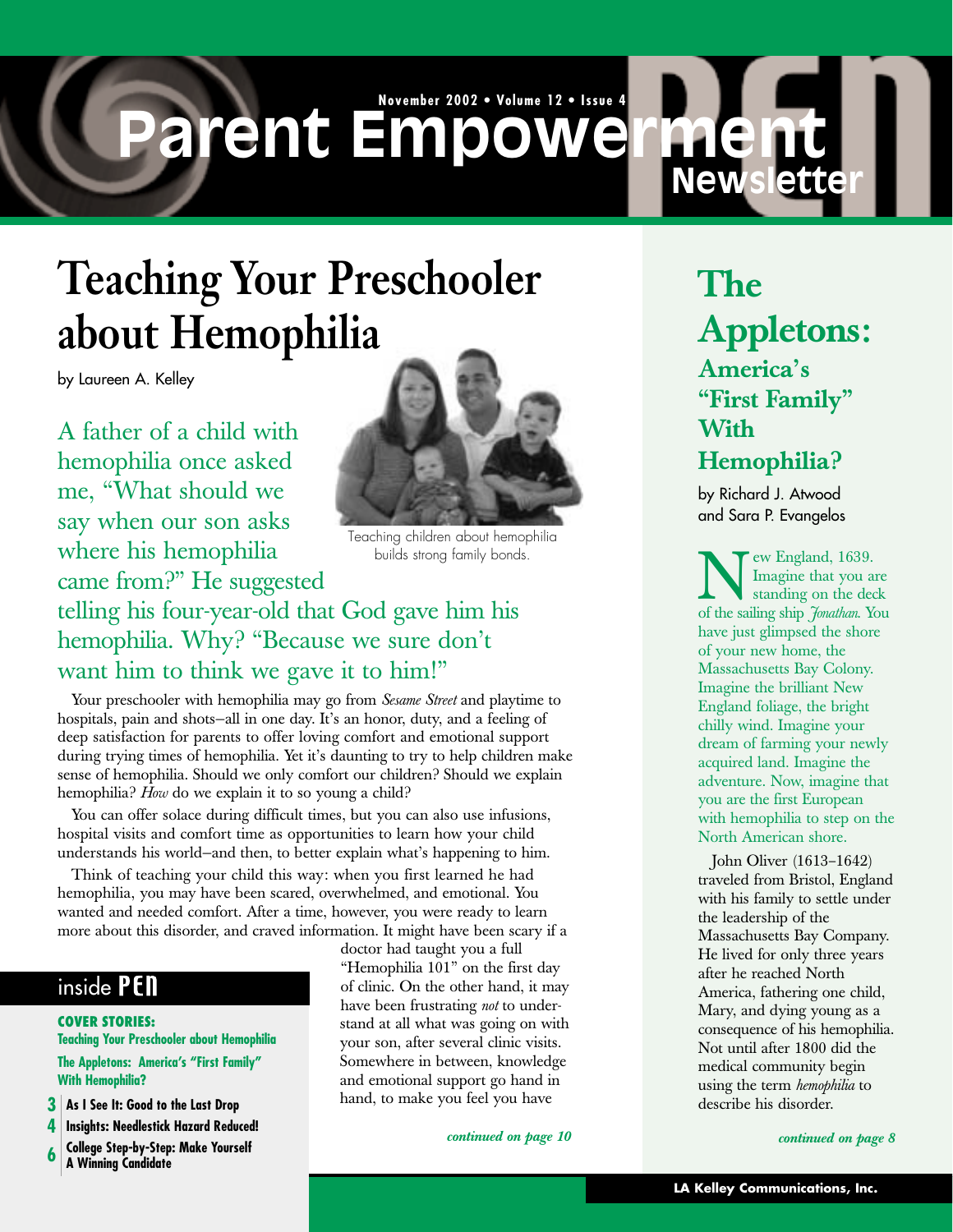### **welcome**

As the U.S. holiday of Thanksgiving approaches, our thoughts and activities often turn to honoring those who first came to the New World; those who suffered its harsh winters, and who survived to create the cities and country we now enjoy. Living in Massachusetts, birthplace of America and home of the first Thanksgiving in 1621, has always



had special significance for me. Imagine my surprise when I learned that the first person with hemophilia diagnosed in the U.S. was born in 1677 (one year after the first "official" Thanksgiving) and lived in Massachusetts—about 15 minutes from my home! In this issue of *PEN*, we tell you about the colonist Oliver Appleton. His story will remind you of the character, fortitude and courage required to succeed in the New World, in spite of an untreated chronic disorder.

Learn more about this fascinating man and his family with the information provided. Then tell his story to your children with hemophilia, as you teach them about the Pilgrims and Native Americans. But first, read our feature article: Learn how to improve communication about hemophilia with your preschooler, while building a deeper relationship with your children through learning and stories. Then start a dialogue—about hemophilia, Thanksgiving, or any other subject your family can share.

Happy Holidays!

[Visit www.wilstar.com/holidays/thasnkstr.htm to learn more about the first Thanksgiving]

### **letters**

We received with pleasure the August issue of *PEN*. Thank you from the Society, and from the hemophilia community of Pakistan. The new design and style of *PEN* is beautiful. We appreciate the efforts of you and your team. It certainly is the magazine "by families and for families."

#### *Saaed Ahmed*

**inte** 

The Pakistan Hemophilia Patients Welfare Society, Karachi, Pakistan

Thanks so much for sending a PDF version of Dick Lipton's article ["Theme Park Summer Fun," *PEN*, August 2002]. It's been a very "interesting" summer, and this article is great for sharing!

> *Danna Merritt, MSW, CSW* Hemostasis Thrombosis Center, Children's Hospital of Michigan

#### **PARENT EMPOWERMENT NEWSLETTER NOVEMBER 2002**

| Editor-in-Chief<br>Laureen A. Kelley  |                             | Managing Editor<br>Stephanie Allen |                                |
|---------------------------------------|-----------------------------|------------------------------------|--------------------------------|
| Contributing Editor<br>Paul Clement   | Editor<br>Sara P. Evangelos |                                    | Layout Designer<br>Tracy Brody |
| Executive Assistant<br>Karen Gaudioso |                             | General Manager<br>Pam Mosesian    |                                |

*PEN* is a newsletter for families affected by bleeding disorders that is edited and produced by a parent of a child with hemophilia. It is an unbiased forum that promotes an active exchange of information and support among divergent groups in the national and international hemophilia community.

*PEN* does not promote individual products or companies, and will use brand product names and company names pertaining only to news and education.

All names, addresses, phone numbers and letters are confidential and are seen only by the *PEN* editorial staff. *PEN* publishes information only with written consent. Full names will be used unless otherwise specified. *PEN* is privately sponsored; the sponsor has no rights to production, content or distribution, and no access to files. The views expressed by various contributors to *PEN* do not necessarily reflect those of the editor. *PEN* is in no way a substitute for medical care. Parents who question a particular symptom or treatment should contact a qualified medical specialist.

Articles may be reprinted from *PEN* without permission with proper citation only. Citation must include LA Kelley Communications, Inc. company name and address.

*Funding provided by generous grants from our corporate sponsors (page 19)*



LA Kelley Communications, Inc. 68 East Main Street, Suite 102 • Georgetown, Massachusetts 01833 USA tel: 978-352-7657 • 800-249-7977 • fax: 978-352-6254 info@kelleycom.com • www.kelleycom.com

| Are you      | PEN is looking for medical professionals,     |
|--------------|-----------------------------------------------|
| iterested in | advocates and consumers with good writing     |
| submitting   | skills to submit articles. PEN pays \$800 for |
| articles     | original feature articles, and \$50 for As I  |
| to PEN?      | See It. For submission guidelines, contact    |
|              | us at info@kelleycom.com. PEN will work       |
|              | with authors on editing and content but       |
|              | cannot guarantee that submissions will be     |
|              | printed. Overseas authors welcome!            |

### *PEN en Español*

*PEN* is available biannually in a Spanish version, for all your Spanish-speaking clients and patients. Each issue contains an assortment of *PEN* articles and features. Help educate and empower the hemophilia community… in Spanish!

For a free subscription to *PEN en Español,* or to obtain bulk copies for your office or treatment center, contact Karen Gaudioso at karen@kelleycom.com.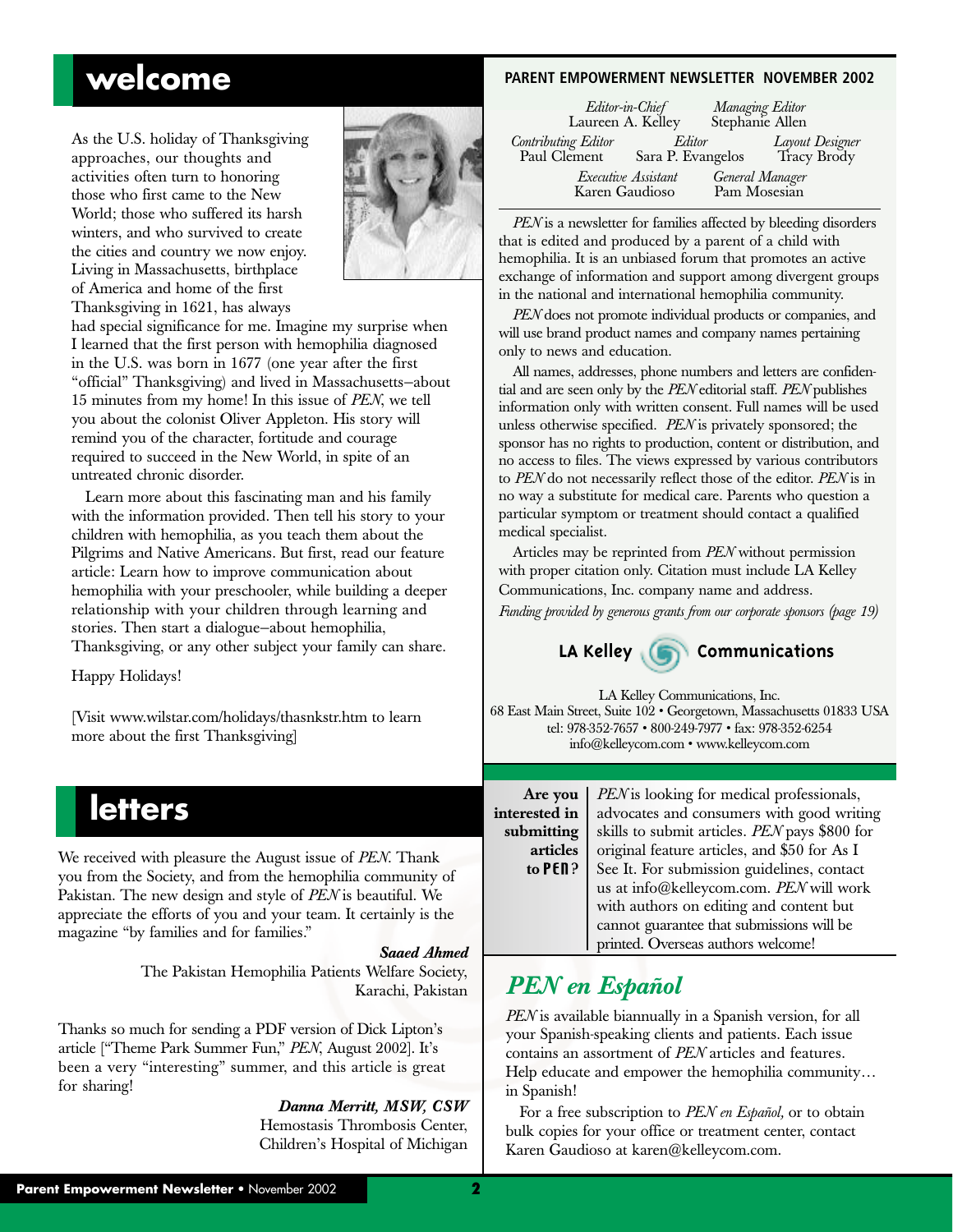# **Good to the Last Drop!**

Wastage Potential of Small Volume Factor Concentrates

**A**re you throwing away up to<br> **A**risk of using what I call "superconcentrated factor concentrates—those **25%** of your factor? This is the risk of using what I call "super with volumes of only 2.5 and 4.0 ml. You know them by the names ReFacto<sup>®</sup>, BeneFIX®, Kogenate® FS, and Helixate® FS.

Most members of the hemophilia community are used to infusing with 10cc diluent per bottle of factor; and using BD "scalp" (butterfly) needles and tubing. When you infuse, do you leave

a little something in the tubing and bottle? If this extra is only about 1 ml, you've wasted only about 10% of your total volume of factor. However, if you use the smaller volumes (2.5 or 4.0 ml) found in the "super concentrated" factor concentrates, the *same* volume wastage will mean a profound percentage  $\cos - 25\%$  to  $40\%$ !



Crossing the finish line: Dr.Seeler inspires many people with hemophilia with her triathlons.

I first became concerned about factor wastage when the smaller volume factor concentrates were in development or new to the market. As a hemophilia camp "Doc" for 27 years, I've had the opportunity to observe first-hand how many teenagers and adult counselors do their own infusions. These "experienced infusers" were trained by numerous hemophilia treatment centers. What concerned me was how much *wasn't* being injected! Why were we wasting so much?

First, if a vein is blown, the infusion set is typically tossed and another set is used. If you use the BD infusion set, there is a tubing volume of 0.25 to 0.3 ml. If you use the Terumo® winged infusion set, there is a volume of 0.4 ml. When you throw away the infusion set, "What concerned me was how much *wasn't* being injected! Why were we wasting so much?"

you may throw away between 0.3 and 0.4 ml of fac-

tor. If you use a second set to complete the infusion, this is also eventually tossed. Using two infusion sets results in a combined factor concentrate loss of 0.6 to 0.8 ml!

Second, consider the factor concentrate left behind in the bottle. Using TB syringes, I measured the residual volume in discarded factor bottles at camp. The residual volumes ranged from 0.2 to 0.5 ml, with most between 0.3 and 0.35 ml. This means a *total loss of 0.9 to 1.0 ccs*. This wastage wasn't due to any particular style of infusing; I observed at least 20 different campers, and *all* left factor behind in the discarded bottle.<sup>1</sup>

In response to this concern, some manufactur-



ers have revised their package inserts to recommend use of the infusion set provided with the factor, which has a smaller volume of 0.15 ml. However, variations in tubing length, syringe adapter, needle size and needle grasper (the "butterfly") lead some with hemophilia to prefer the BD infusion sets to those supplied by the manufacturer.

How can we stop wasting expensive and valuable factor concentrate? Well, it's easy to correct part of this wastage. First, use the infusion sets provided with the  $2.5$  or  $4.0$  ml concentrates.<sup>2</sup> Second, be sure to get *all* of the factor out of the bottle by having the tip of the withdrawal needle just at the top of rubber stopper (not a millimeter or so higher!). Third, a little air (0.5 cc) in the infusion syringe would allow the factor to be infused to the "last drop" at the end of the needle.

Factor is expensive. Its cost has an impact on your insurance; sometimes on your wallet; and on insurance premiums of all Americans. Let's do our part to prevent waste of this life-giving medicine. Let's remember that *every drop is good*, and can be used.

*Dr. Seeler is Professor of Pediatrics, Hematology and Oncology at the University of Illinois. In 1973 in Illinois, she founded the second hemophilia summer camp in the U.S. A dedicated fan of summer camps, Dr. Seeler has always stressed physical activity for patients. At age 66, she still competes in triathlons*.

by Ruth Andrea Seeler, MD

<sup>&</sup>lt;sup>1</sup> I did not measure residual amounts in any bottles reconstituted and infused by experienced RNs and MDs.

 $2$  Baxter BioScience does not currently include infusion sets with its products. The new BAXJECT<sup>®</sup> device is designed to eliminate residual factor loss in the bottle.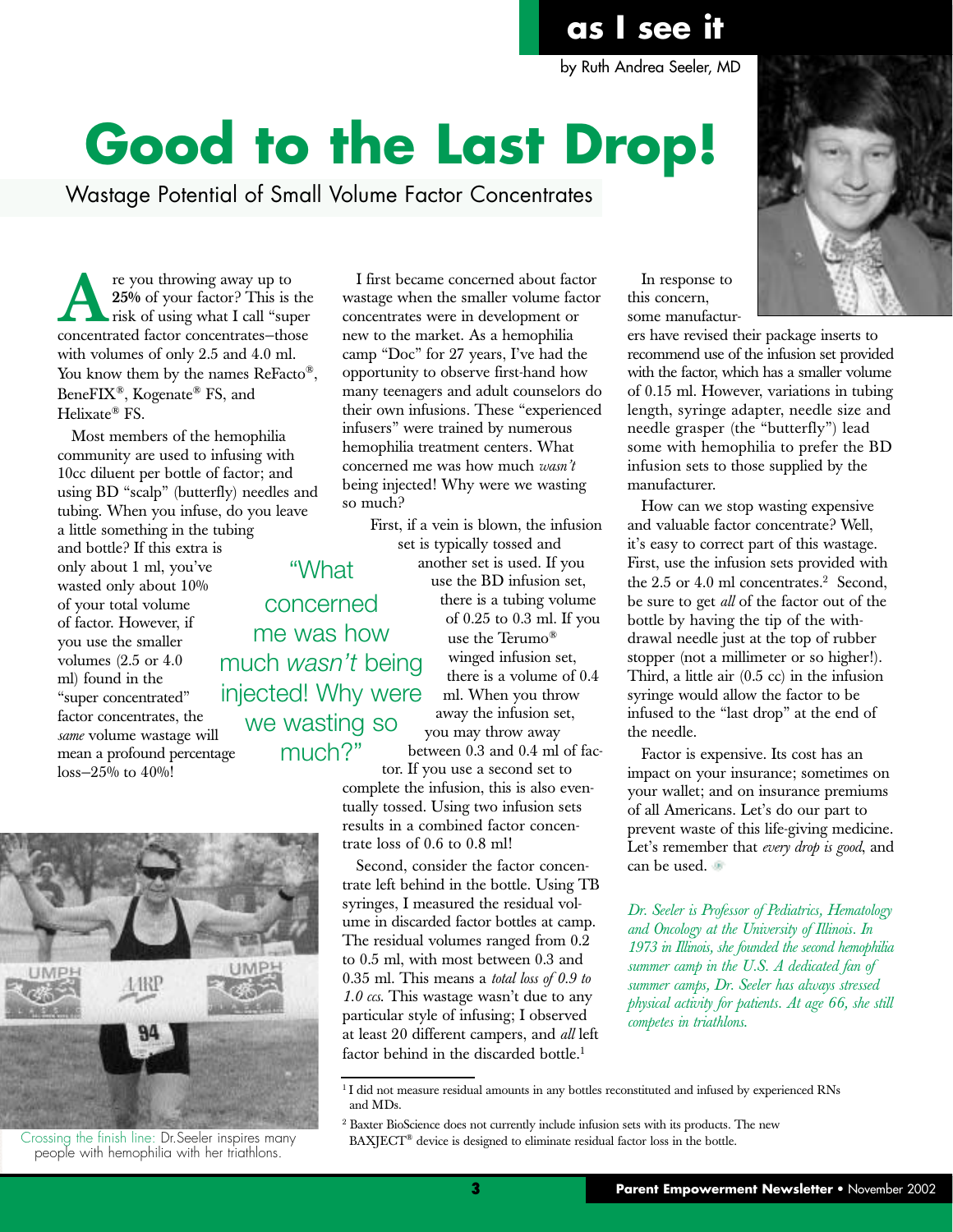**insights**



by Paul Clement

# *Needlestick Hazard* **REDUCED!**

The ave you, or has your child,<br>
ever been stuck by a nee-<br>
you aware of the risks of being ever been stuck by a needle while infusing? Are stuck with someone else's needle? An estimated 600,000 to 800,000 healthcare workers primarily nurses—annually suffer needlestick injuries (NSIs) and other "through the skin" injuries. These injuries put workers at risk of contracting blood borne viruses. $<sup>1</sup>$  As many as one-third of all sharps</sup> injuries are related to the disposal process. The Centers for Disease Control and Prevention (CDC) estimates that 62% to 88% of sharps injuries can be prevented by using safer medical devices.

In response to this situation, Congress passed into law the *Needlestick Safety and Prevention Act* on November 6, 2000. To meet the requirements of the act, OSHA revised its Bloodborne Pathogen Standard. The revisions recommend that employers select safer needle devices when available, and involve employees in identifying and choosing the devices.

Still, many more needlestick injuries occur to individuals in the home than to healthcare workers in the workplace. In a market survey of 78 patients with hemophilia A from two HTCs, 30% had stuck themselves with a transfer needle in the past, and 77% were concerned about transfer needlesticks.

Factor concentrate manufacturers know that needlesticks worry many parents. Companies have been researching safer, more convenient methods of delivering factor, such as selfcontained syringes already loaded with factor and diluent. Yet until recently, people with hemophilia have seen few notable improvements in needlestick safety in the home. Since this summer, users of Baxter BioScience's products can enjoy a new

Many more needlestick injuries occur to individuals in the home than to healthcare workers in the workplace.

level of needlestick safety with the introduction of the BAXJECT®2 device, the first needless transfer device. The BAXJECT device replaces the metal double-ended transfer needle and the filter needle, thus eliminating needle sticks. In addition to being safer, using the BAXJECT device is faster than using needles because some of the steps

in the reconstitution process are eliminated. The plastic spikes in the device are also perfectly positioned to

allow withdrawal of *all* the factor in the bottle. This reduces wastage due to improper withdrawal of the factor—which often happens with a filter needle [see "As I See It", page 3].

Reconstituting factor using the BAXJECT device is simple:

- **1)** Peel away the package lid.
- **2)** Push the BAXJECT device, with the plastic package still attached to one side, onto the cleaned diluent bottle.
- **3)** Remove the plastic package.
- **4)** Invert the unit (diluent bottle with BAXJECT device attached), and push it onto the cleaned factor concentrate bottle.

#### *continued on next page*



<sup>&</sup>lt;sup>1</sup> According to the U.S. Department of Labor, Occupational Safety and Health Administration (OSHA)

<sup>2</sup> "BAXJECT" is a registered trademark of Baxter International, Inc.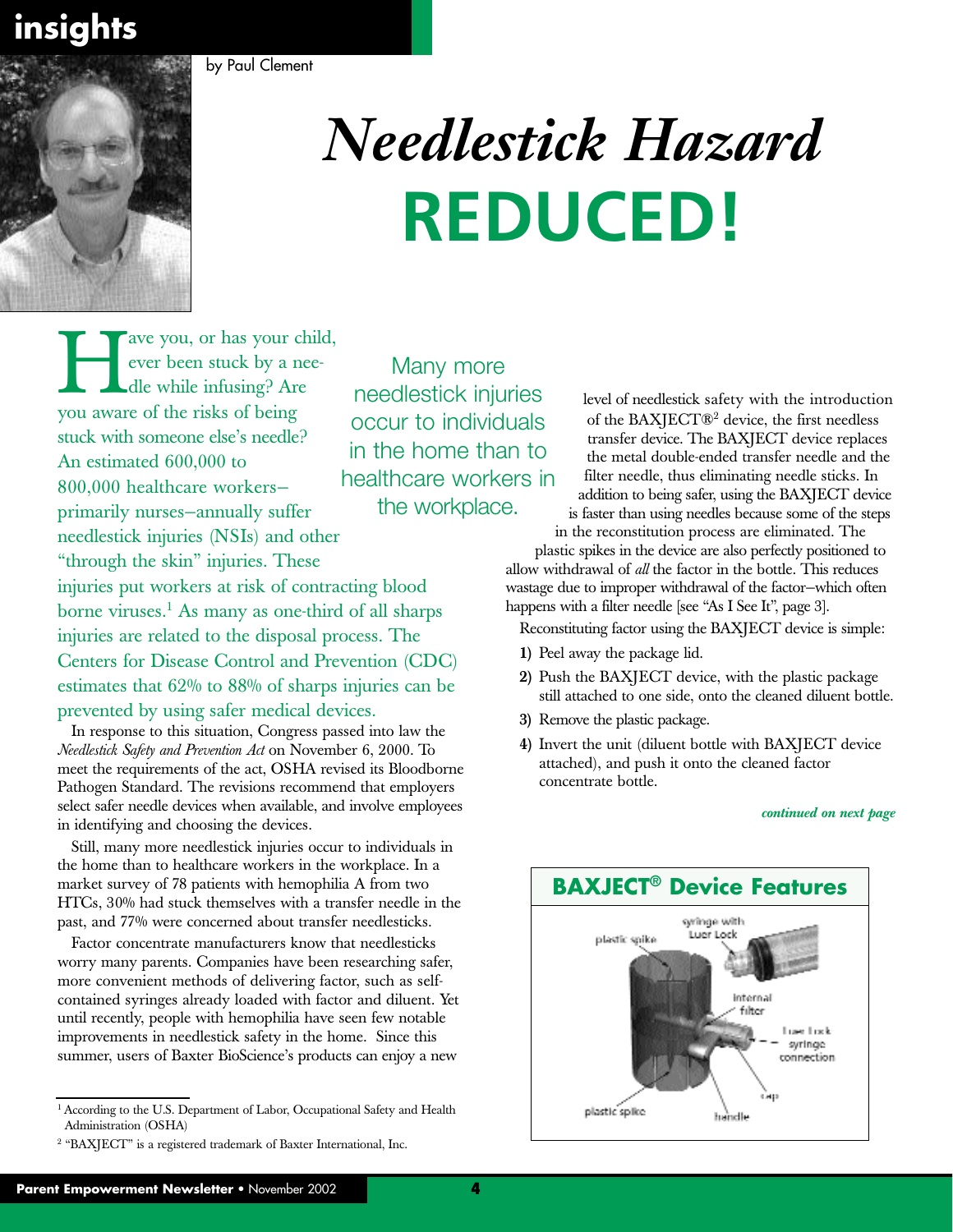#### *Needlestick... continued from page 4*

The diluent is automatically drawn into the factor bottle, and the factor is mixed. Then, just turn the handle down and attach a syringe. Inject 10 cc of air into the mixed factor, flip the system, and withdraw the factor with the syringe—you use no transfer or filter needle.

You can learn more from your HTC, or by visiting the Baxter website at www.hemophiliagalaxy.com/4\_PRODUCTS/baxject/ index.html.

The downside? The BAXJECT device is available only if you use Baxter's products, like Recombinate® or Hemofil® M. If you use a different product, however, you should know that other manufacturers are always trying to create safer infusion delivery systems. Until that happens, be sure to follow standard procedures for safe infusions: wash carefully before infusing, don't reuse needles, always use a sharps disposal system, and clean up immediately after an infusion.

### *To Say Good-bye*

A new book by Dorcas Walker, mother of a child with hemophilia

*To Say Good-bye* is a gripping, first-person account that begins with the paralyzing news that Dorcas Walker's mother, Margaret, is HIV positive.

The story ends with Margaret's death from AIDS four years later. Walker, whose daughter has hemophilia, tells the story of her efforts to support her mother's courageous fight against Derrady America Wa AIDS.

Margaret, who was a registered nurse, contracted the HIV virus from her husband, who had severe hemophilia and died of AIDS in 1985. This is a tragic story of pain and despair. Only Walker's



fierce love for her mother carried her through the last painful months, as she personally took care of Margaret. To receive a copy of Ms. Walker's book, *To Say Good-bye*, call PublishAmerica toll-free at 1-877-333-7422. You can also order it online at www.publishamerica.com or write to PublishAmerica, Inc., P.O. Box 51, Frederick, MD 21705.



Thomas Joseph Fahey, Jr. January 18, 1953 - September 26, 2002

#### It is with a sad and heavy heart that I inform the hemophilia community of the death of Tom Fahey.

Tom was my dear friend and mentor, and cofounder of the Committee of Ten Thousand. COTT represents people with hemophilia and HIV, and was instrumental in achieving settlement payments to people infected with HIV in the U.S.Tom died Thursday, September 26 in Pittsburgh, awaiting a liver transplant with his family.

Tom leaves behind his wife of 22 years, Fran Fahey, a large and loving family, and hundreds of friends. Known as a sensitive and loving "teddy bear," Tom counseled and supported many within the HIV/AIDS world, and the hemophilia community. He was widely respected by the public health community in Massachusetts and nationwide.Tom was also involved with the global AIDS and hemophilia community. He was an activist who personally embodied COTT's credo,"action = life." He enjoyed birding, nature, music and good parties.

Tom will be deeply missed by many who were blessed to have known him and been touched by his life. No words will ever be adequate to pay tribute to such a fine friend and wonderful human being.

#### *John P. Rider*

Committee of Ten Thousand, National HIV/AIDS Advocate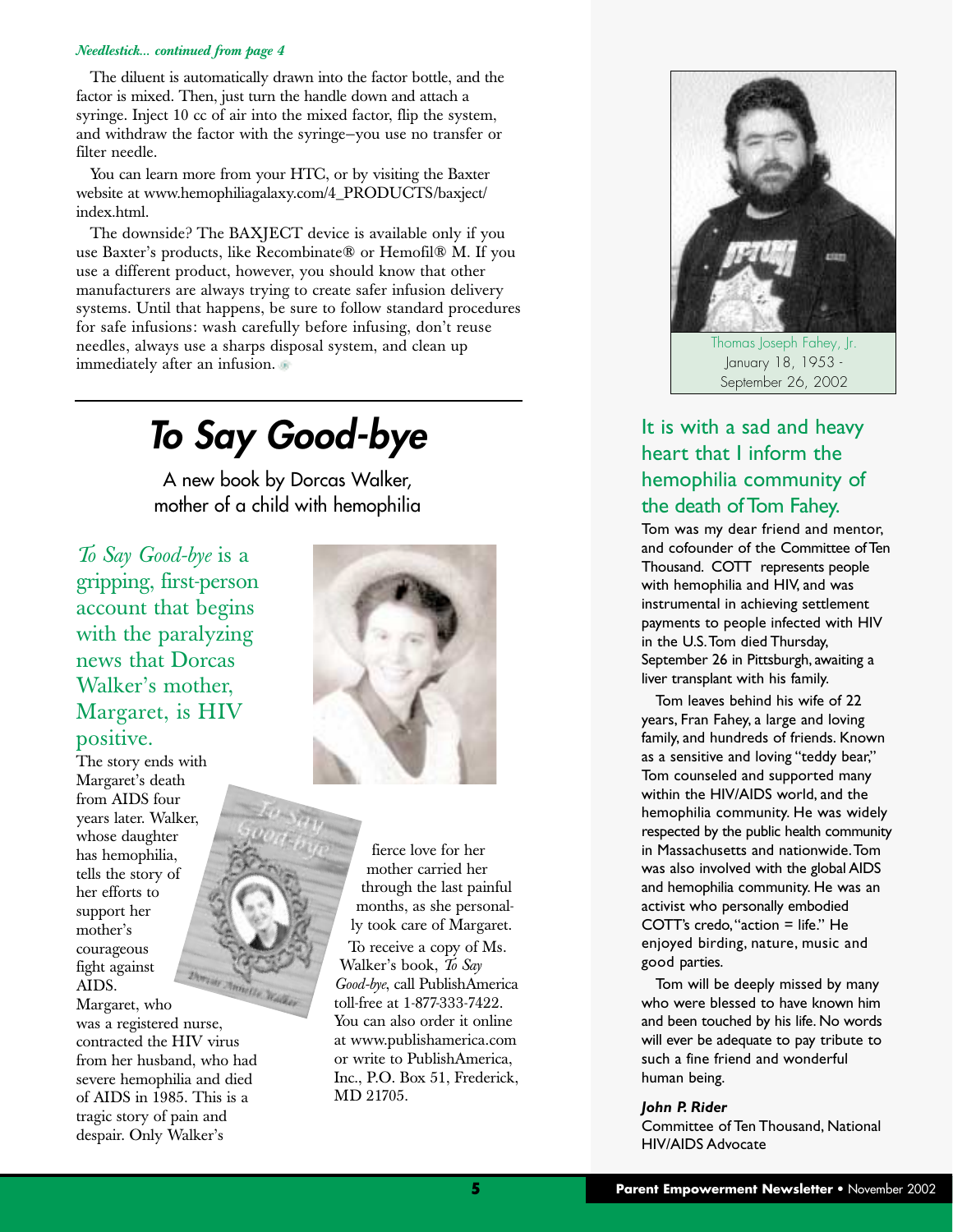### Will CJD Donor Restrictions Affect Blood Supply?

Effective November 2002, the **American Red Cross** will adhere to the FDA's donor deferral guidelines, instead of its own more stringent criteria. Currently, Red Cross blood donors must defer blood donations if they spent three months or more in the U.K. from 1980 to the present. The FDA requires only the time frame 1980 to

### West Nile Virus: Threat to Blood Safety?

**West Nile Virus** (WNV) is a mosquito-<br>
borne disease never before reported in<br>
the Western hemisphere until 1999. It<br>
causes encephalitis (brain inflammation) and meningitis. borne disease never before reported in the Western hemisphere until 1999. It This summer three people developed WNV infection from blood or blood products. The FDA and CDC have determined that organs, blood and blood products (packed cells or plasma) can transmit WNV. Statistically, your risk of contracting WNV is low. Most people who are infected have no symptoms. At highest risk are the elderly and people with weakened immune systems. WNV does not remain in the blood stream, as do HCV and HIV.

While no specific studies have been performed, the FDA calls the risk of WNV transmission through plasma derivatives (like factor concentrates) "extremely low." WNV is a lipid-enveloped virus, likely to be killed by viral inactivation processes. Yet one FDA official commented, "It is reasonable to do some serological surveillance in the hemophilia community." A WNV vaccine may be ready for human testing this fall. *Source: FDA & CDC* [Visit www.kelleycom.com or www.hemophilia.org for more information.]

1996. Why the switch? An "impending supply crisis" in its service area, says a representative of the New York Blood Center. *Source: International Blood Plasma News, Sept 02* [Visit www.kelleycom.com for more information.]

### ReFacto® Available in New Size

In response to consumer requests, **Wyeth BioPharma** has begun deliveries of ReFacto® Antihemophilic Factor (Recombinant) in a new 2,000 IU bottle, still with only 4 ml reconstituted volume. This larger size, the **first** in the industry, is especially convenient for large individuals, and those on Immune Tolerance Therapy, who require larger doses of factor concentrate.

### New Recombinant Factor XIII in Trials

**Avecia,** a U.K. based company, has<br>delivered the first batches of recom<br>nant human factor XIII (rhFXIII)<br>**ZymoGenetics** ZymoGenetics now hopes to delivered the first batches of recombinant human factor XIII (rhFXIII) to **ZymoGenetics**. ZymoGenetics now hopes to file with the FDA to conduct a Phase I patient trial before the end of 2002. Current annual worldwide sales of factor XIII total about \$35 million.

> *Source: International Blood Plasma News, Sept 02* [Visit www.kelleycom.com for more information.]

### Gene Therapy Trial Reports Success

GenStar reports that the first hemophilia A patient treated with its MAX-AD Factor VIII gene therapy protocol has produced factor VIII at approximately a 1% level for seven months following treatment. There were side effects from the single treatment, which GenStar believes can be reduced with anti-inflammatory agents and encapsulation of the vector. A Phase I clinical trial will be initiated in Europe in the second half of 2002. *Source: www.genstar-rx.com/news/mainnews\_frame.html*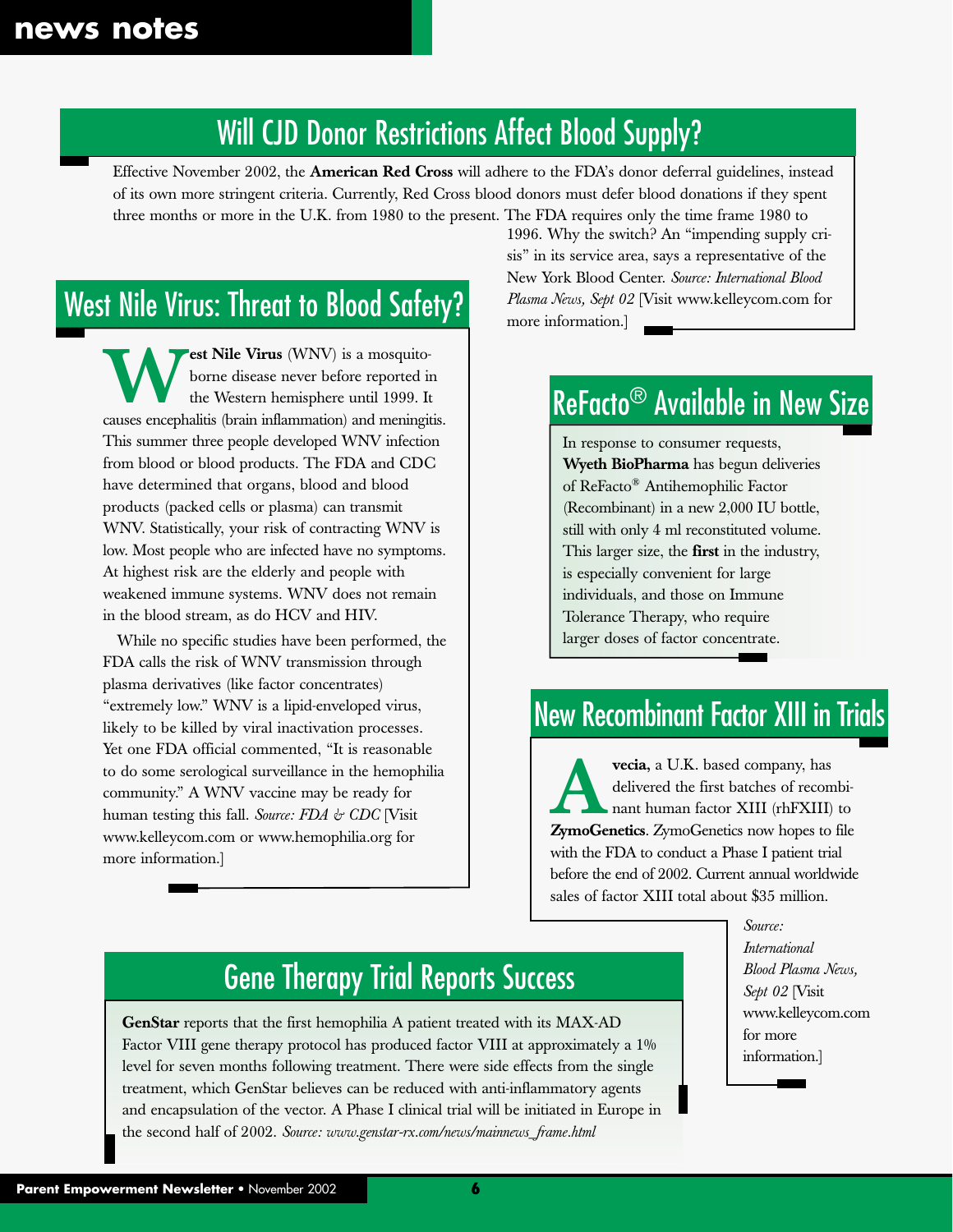# **College Step-by-Step** Make Yourself A Winning Candidate

The first step on the road to college is all about you: the courses you take during high school, the grades you earn, the activities you enjoy. It's never too early to start thinking about the future.

#### Here's what you need to do:

#### **1. Start taking the right courses**

The first thing colleges look at is your high school record. A strong college-prep course schedule should include the following mix of subjects, which means getting started in your freshman year.

- English: four years
- Science: three or four years (two lab sciences)
- Math: three or four years
- Foreign Language: two or three years
- Social Studies: three or four years

Learn more about…

- How to build a solid record
- Why you should take calculus
- Why honors courses do help

#### **2. Build a solid transcript**

What do admissions officers look for when they review your transcript?

- Grades: an upward trend
- High School: its academic quality
- Rank: in class or GPA
- Test Scores: SAT I, ACT, SAT II
- Senior Year: make it a solid one

Learn more about…

- Insider admissions strategies
- Upping the odds of an "in"
- Stay on top of your GPA

#### **3. Choose your extracurricular activities carefully**

Passion for extracurriculars must come from within. If you don't care about a particular sport or hobby, don't force it just to get into college. Consider these factors:

- Sports: gaining an admissions edge depends on the school, team, and make-up of the squad
- Talent: trilingual students, gifted musicians, and artists are always in demand
- Grades: a star athlete's grades and recommendations still count very heavily

#### **4. Get to know yourself**

A little introspection goes a long way in helping you make decisions about college. Talk with a counselor and take time to talk with yourself, too. Start by pondering the following questions:

- Why do I want to go to college?
- What is my learning style?
- How do I respond to pressure?
- What activities matter to me?
- What majors interest me?

Reported in *Newsline Eight & Nine*, Fall 2001. Reprinted from www.usnews.com/usnews/edu/college/stepbystep/index.htm

#### **Tips:** Don't worry!

Experts agree that students who plan their high school years *in advance*—and who decide carefully where to apply—will almost certainly be accepted by fine institutions.

An additional tip from *PEN*: Involvement in community service shows a well-rounded applicant, and balances a

student who may otherwise appear self-occupied. Volunteering for clothing drives, fundraisers, and other charitable events demonstrates your compassion, leadership and teamwork.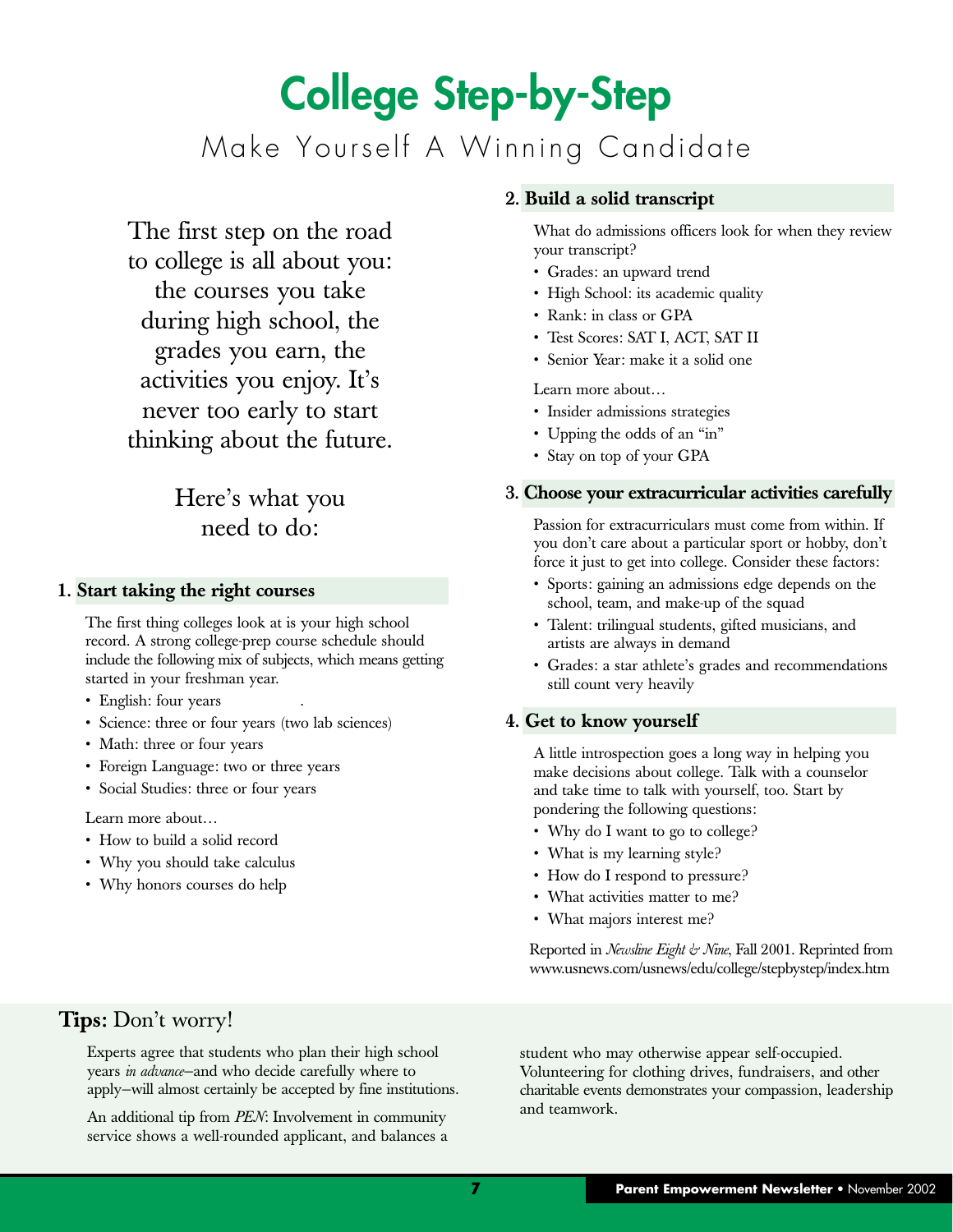#### *The Appletons... continued from cover*

John's daughter, Mary Oliver (1640–1698), was likely the first hemophilia carrier of European descent born in the colonies. With her husband, Major Samuel Appleton, Jr. (1625–1696), Mary had three daughters and five sons. One of these sons, Oliver Appleton (1677–1759), was the first American colonist born with hemophilia.

#### **Early Ipswich Roots**

Mary and Major Appleton lived in a settlement known to native Americans as Agawam, but re-christened by the English in 1633 as the town of Ipswich. What would life in Ipswich have offered their son, Oliver Appleton? Thirty miles north of Boston on the Atlantic shore, Ipswich was owned by the Massachusetts Bay Colony; it was purchased earlier in the century from Native Americans for 20 British pounds. By the mid-1600s, Ipswich ranked second only to Boston in population and wealth.

The Appletons were a wealthy colonial family. Major Samuel Appleton, Jr., Oliver's father, was the son of Samuel Appleton Sr., one of the "landed gentry," and a good friend of John Winthrop, the first governor of the Massachusetts Bay Colony. Appleton's fertile 460 acres of farmland had been granted to him by the Colony in 1638, and left to his son, Major Appleton, around 1670. Major Appleton, who served as a judge at the infamous Salem Witch Trials in 1692, died in 1696. He left his now nearly 600 acres, split into four parcels, to his four sons: Oliver, Isaac, Samuel and John. Oliver's 100-plus acre inheritance included his father's sawmill, ox pasture, and farmland bordering his brothers' parcels.

In 1701, Oliver married Sarah Perkins. Well-to-do millers, farmers and traders, Oliver and Sarah possessed numerous household and farm goods. They were involved in local politics, church affairs and business. Together they raised fourteen children; several sons and their descendants would become fine cabinetmakers.

At the turn of the eighteenth century, Oliver and his three brothers were working their adjoining farms in a loosely communal style. Each brother

Beautiful vistas of Appleton Farms evoke the past: At right, a view of Farm Avenue, the main entrance to the farm. Below, looking toward the site of the "New House," a family homestead that stood from the 1880s to 1960s.



Photos: **Appleton** Farms

might grow a crop that the other brothers could use. Yet each brother farmed separately, produced his own goods for trade (like basket hoops), and kept his own business ledger. The brothers owned cattle, sheep, turkeys and hogs, and traded goods with family and friends in Ipswich.

#### **A Dangerous Occupation?**

To the British, the lure of Massachusetts Bay lay in its fertile farmland, forests and fish. The name "Agawam" refers to the abundant sturgeon, cod and salmon in Ipswich's tidal marshes. On their "new" land (already cleared and cultivated by Native Americans), the Appletons cut and milled timber, raised livestock and worked the farm. Today, farming is still one of the most dangerous occupations. In the seventeenth and eighteenth centuries, its hazards were surely compounded by Oliver's hemophilia, and the harsh New England winters.

Yet Oliver lived to be 82—a considerable age in any century. Imagine the taxing and dangerous farm chores, the lack of treatment. Was his hemophilia mild? What kind of treatment would he have received?

Unfortunately, few health records exist to shed any light. We know that Oliver suffered from "rheumatism," now called arthropathy, and probably used a rheumatism medicine. External bleeds were likely treated with styptics, such as bark tea. The Native Americans may have supplied their own styptics to the colonists: cobwebs, sassafras root, witch-hazel and eagle feather down. Some medicinal plants were brought from Europe, and grown in medicinal herb gardens next to the vegetable gardens. Internal bleeds were probably treated with sulphate of soda.

Late in life, Oliver was confined to his bed and developed bedsores on his hips. At age 82, his cause of death is recorded as bleeding from his bedsores and his urethra. Oliver appears to have been a generous and fair man, dividing his estate equitably among his children and his wife Sarah.

#### **Making Medical History**

Oliver and Sarah had six daughters and eight sons. Two of the daughters, Sarah and Hannah, had sons with hemophilia. Interestingly, Hannah's sons, Oliver and Thomas Swaim, were doctors. What would they have thought of their family's disorder? Without letters or other documents, we can only guess.

Yet it was the Swaim branch of the Appleton family that attracted the attention of the medical community. Based on his personal connection with the Swaim family, Dr. John Hay, a Massachusetts physician, published an article on the Appletons in a New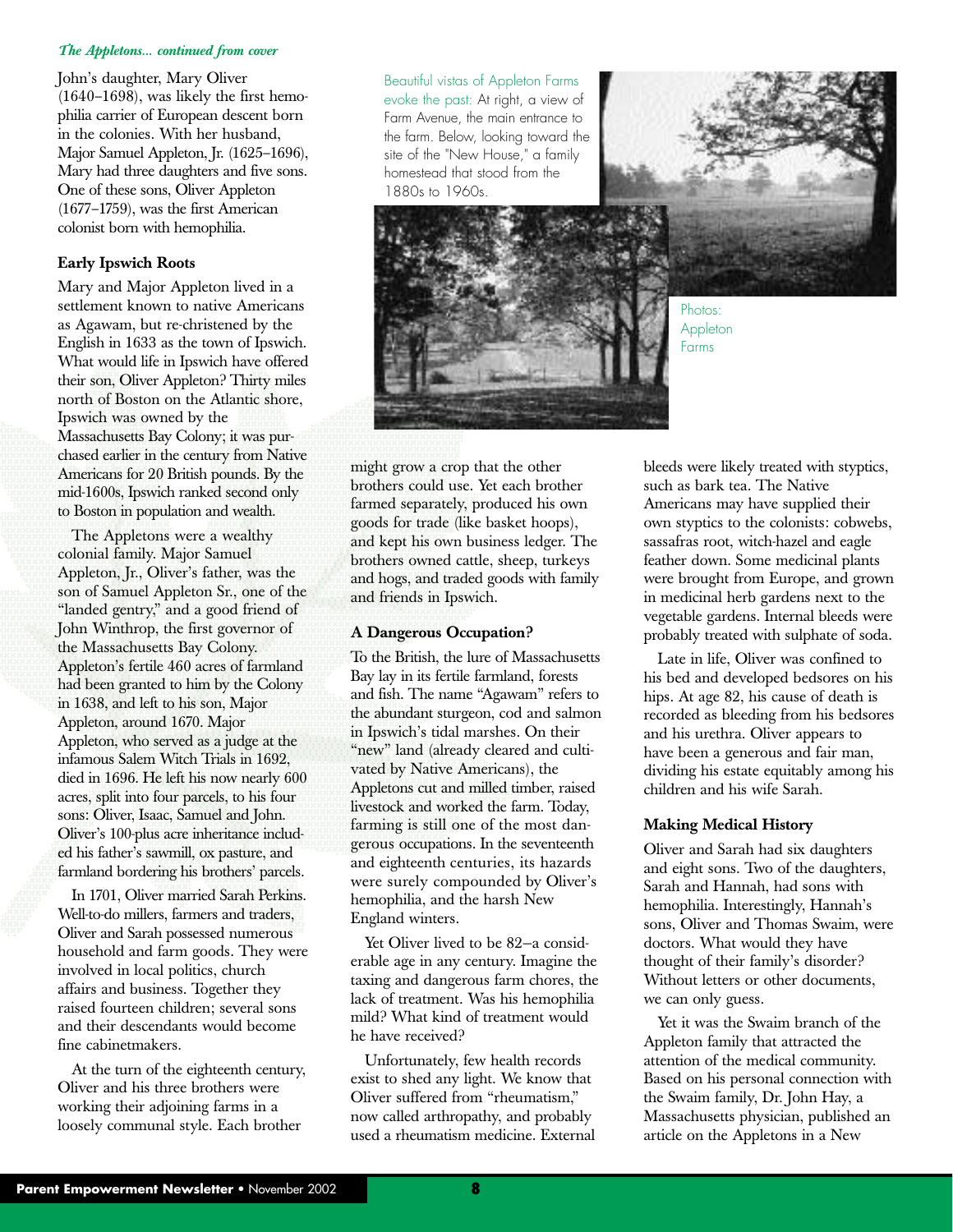England medical journal in 1813. Following this publication, the Appleton family history appeared in numerous medical journals, at least as late as 1962. By then, the family had been traced through 350 years and 11 generations: 25 males with hemophilia, and 27 carrier females. In 1961 a blood sample, drawn from the last known living carrier in the family tree, revealed factor VIII deficiency, or hemophilia A.

is known to have hemophilia because of his bleeding history, the later reconstruction of the Appleton family history, and the 1961 blood sample.

#### **The Appleton Legacy**

For three centuries, generations of Appletons worked the farm in Ipswich. Homes and farm buildings were constructed on the land, then demolished, or destroyed by fire. But in 1901, an



**"**Jimmy's Barn:**"** A post and beam structure built c. 1850, it was named in memory of James Appleton (1899-1915). Today, the barn serves as the distribution center for Appleton Farms' Community Supported Agriculture Program.

After 1800, a diagnosis of hemophilia was based on personal history of bleeds—prolonged bleeding from minor cuts, "rheumatism" in joints, deaths from bleeding. It was also based on family history over several generations. So in retrospective, Oliver

### **Visit Appleton Farms**

#### and learn more about the Appleton family

Appleton Farms 219 County Road Ipswich, Massachusetts 01938-2547 (978) 356-5728 appletonfarms@ttor.org Appleton house built in 1794 was joined with an early farm building from Oliver's family, relocated across a road dating from 1637, and named "Applefield." It still stands today as a private residence, still flanked by the 1637 road.

The Appletons managed (despite several sales outside the family) to hold on to what is now nearly 1,000 acres. Today, the farm is a patchwork of rolling fields, meadows, pastures, stone walls and tree-lined lanes. White Park cattle, a British breed that Oliver and Sarah might have owned, graze the fields. Thanks to gifts, in 1970 and 1998, from Colonel Francis R. Appleton, Jr. and his wife Joan, the farm was donated to the state of Massachusetts. It is now owned and managed by the Trustees of Reservations, and is open to the public.

Today, when you experience the peace and beauty of Appleton Farms, then stand in the center of Ipswich, you can almost believe that you have returned to Oliver Appleton's era. The cemetery, where many Appleton descendants are buried, graces a hillside. The library, town hall, and historic buildings all speak of earlier times.

Are the Appletons America's "First Family" with hemophilia? Perhaps, in the sense that our knowledge of hemophilia has been enriched by the study of this large and long-lived colonial family. Thanks to our American Revolution, we have no "royal family" with hemophilia. Yet we can still honor and remember the Appleton family. This Thanksgiving, we can recall the challenges faced by earlier generations with hemophilia people who contributed to our heritage as Americans, and as a hemophilia community. To understand ourselves, and create our vision for the future, we must always remember the past.

*Richard J. Atwood MA, MPH, works at Wake Forest University School of Medicine in Winston-Salem, North Carolina. He is Regional Coordinator for the federal grants in Region IV North. He has worked at the Wake Forest HTC for sixteen years.* 

*Sara P. Evangelos is a freelance writer, editor and poet. She is editor for LA Kelley Communications, Inc., and a frequent contributor to* PEN *and* Hemophilia Leader*.*

#### Sources:

*Cultural Landscape Assessment: Appleton Farms, The Trustees of Reservations*. Prepared by Lucinda A. Brockway and Anne M. Masury, Past Designs, Kennebunk, Maine.

Caroline Donnelly Richardson, Interpreter, Appleton Farms

Waters, Thomas Franklin, *Ipswich in the Massachusetts Bay Colony, vol.1*. The Ipswich Historical Society, published by The Salem Press, Salem, Massachusetts, 1905.

Hay, J. "Account of a remarkable haemorrhagic disposition existing in many individuals of the same family," *New England Journal of Medicine and Surgery* 2:221, 1813.

McKusick, V.A. "Hemophilia in early New England," *Journal of the History of Medicine* 17:42-65, 1962.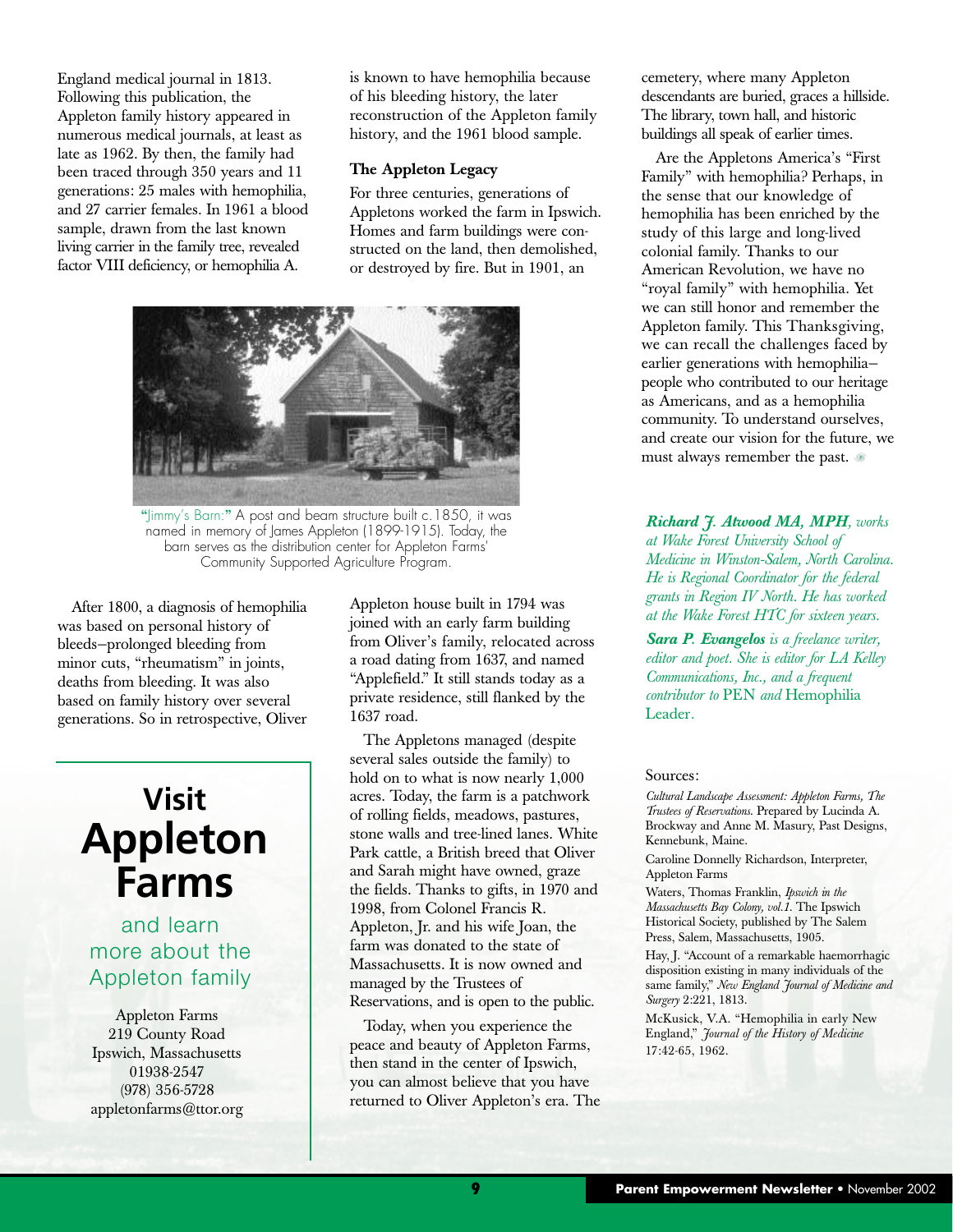#### *Teaching... continued from cover*

control, and are capable of handling this disorder.

Like you, your child also needs comfort, and eventually information. But you don't want to give *too* much information when he's not ready, or use inappropriate terminology or concepts. Luckily, we've learned a lot about how preschoolers understand hemophilia. Keep reading to find out how you can better help your child understand his disorder. The right information, presented in the right way, may help calm him emotionally, build his confidence and sense of security, and encourage him to learn even more!

#### **How Preschoolers Think**

To learn how your preschooler understands hemophilia, it helps to know how preschoolers process their world in general. There are five major thinking tools that preschoolers use:

#### **Magical thinking** means

that a preschooler cannot logically figure out a missing "causal" step in a step-by-step process. For example, if he sees one thing happen (Event A), then another (Event C), he automatically concludes that A caused C. He may be right, but he can also be very wrong! And he has trouble figuring out the missing step, Event B, that actually helped to cause the sequence of actions. To him, someone catches a cold (Event C) because she goes out without a coat (Event A). No mention of germs, coughing on someone, or getting sick!

**Perceptual thinking** means that everything the preschooler knows about his world comes from his senses: what he sees, hears, smells and feels. So he is very externally oriented; that is, focused on what's happening *outside* his body. This is one reason that preschoolers love magic—they believe what they see!

**Absolute thinking** means that a child perceives his world in black and white, with no in-betweens or shades of gray. Now you know why many preschoolers are attracted to superheroes—good guys and bad guys. To the preschooler, people are either sick or healthy, good or bad, old or young… there's no relativity for these kids!

**Egocentric thinking** means that the preschooler sees the world from his vantage point only. He has a difficult time

# **"My port comes from God."**

by Diane Horbacz

If you ever wonder what your<br>child thinks of his port? My hus-<br>band and I used to discuss with<br>our sons only how the port receives factor child thinks of his port? My husband and I used to discuss with or draws blood. We focused on the *process* of getting factor, not on the port's origins. I assumed that my son Matthew, who is advanced in his thinking, would understand a lot about his port just from living with it daily. But we learned that parents can't assume anything when it comes to how our children understand hemophilia or ports. And it's important to understand how they perceive having a port, having it moved, or having it removed.

To a preschooler, having a port is like having a nose or a finger. It's an integral part of him, especially if he had it implanted as an infant. He may not remember what it is like to not have a port. And because a preschooler learns about his world predominantly by what he sees and hears, making him **perceptual** and **externally focused**, he may believe that his port is *external* to his body—not inside it!

My younger son, Justin, believes that his port is external. He debates me, pointing to the bump on his chest to prove I am wrong. When I ask, "How did it get there?" he can't answer. He doesn't remember his surgery. Yet he can *see* a bump, which we call a port—therefore, it's external!

When asked where their port comes from, preschoolers may say, "My port comes from God," or "I was born with it." Some preschoolers even think that their ports *give* them hemophilia: "I have a port. I have hemophilia. Therefore…" One causes the other. And if he believes that his port is external, a child is going to be in for a big surprise when it has to be removed!

What do you need to know if your child must have a port moved? First, think of it as an opportunity for learning. Ask questions. Learn what he thinks first, then engage him in a discussion about the port; you might be able to introduce new—and perhaps more accurate—answers. Since preschoolers are perceptual and concrete, an analogy may help them understand. Try this to help you understand your preschooler:

putting himself in other people's shoes. What happens to him explains what happens to everyone. When it is daytime where he lives, it is daytime the world over. If you ask a preschooler to face you (try it!), then ask him to show you your right hand, he will point to your left hand—the same side that his right hand is on.

**Immediate thinking** means that the preschooler lives in the present. He rarely perceives a past, and thinks little of the future. His brain is hard-wired to focus on the moment. Ever take a long car ride with a preschooler, and five minutes into the ride hear him ask, "How much longer?" Five minutes is often the same as five days or five weeks to him.

You can use your knowledge of these thinking tools to help you teach your child about hemophilia. Where to begin? Well, hemophilia is a tough subject for so little a person. To avoid overloading your child, both cognitively (thinking) and emotionally (feeling), it helps to *know what your child thinks first*. Often, the best way to begin teaching is to ask questions. Make them "open-ended" questions, like "What do you think hemophilia means?" as opposed to "Hemophilia is a blood disorder, right?" See the difference? Don't make your questions biased with any extra information. Just ask "How does…" or "Why is…" or "What happens next…" and see what he says!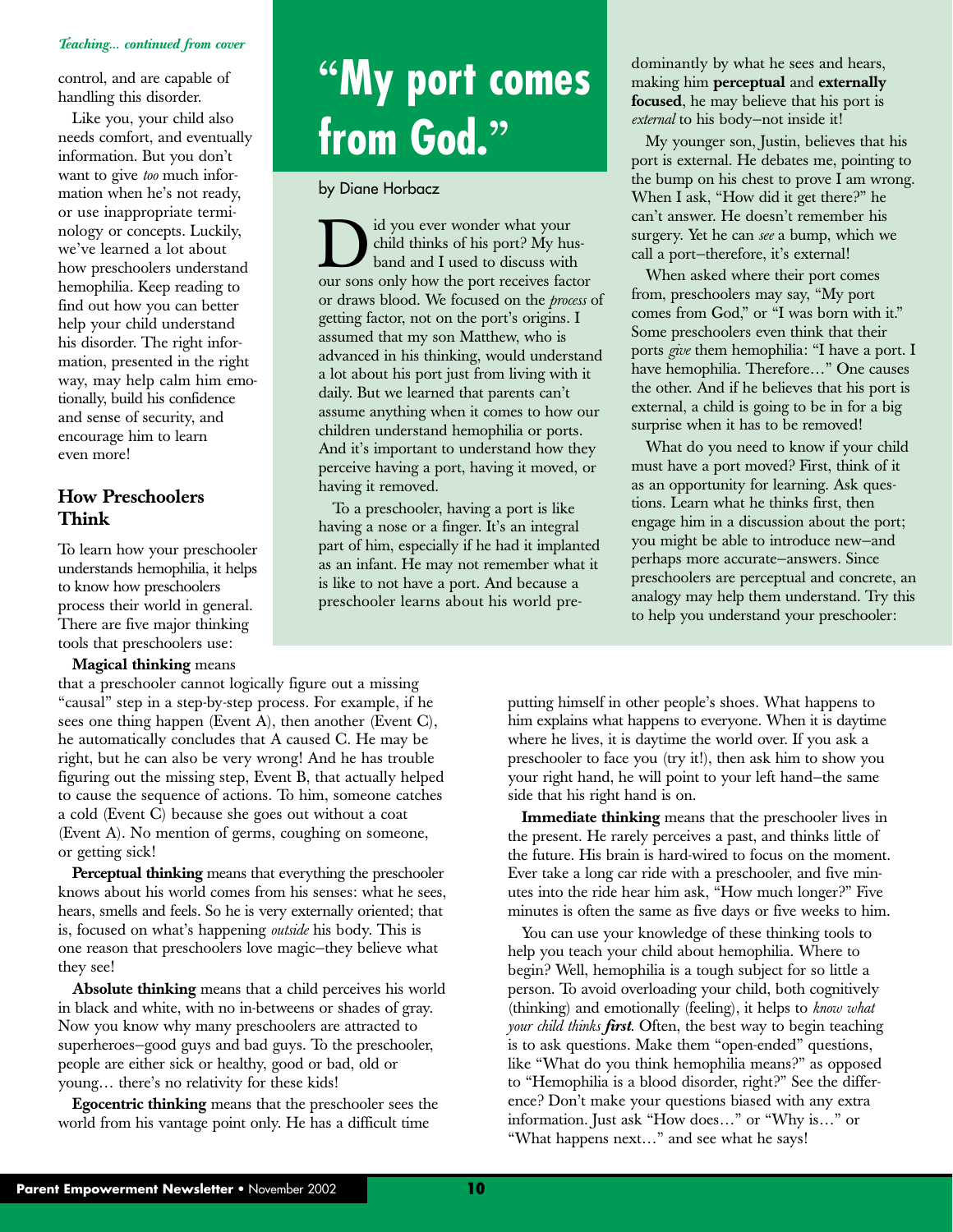Imagine what you would think if a doctor told you that she had moved your belly button and put it on your nose! But your belly button has *always* been in the same place, since you were born. This is what you *believe* to be true. Now tell a five-yearold, whose port has been in his chest since he was ten months old, that his port has been moved to his belly! What will he feel? What will he think? Here is what my seven-year-old son Matthew said, after we first learned what he thought about his port, then taught him at his level of understanding:

*I used to think that you are just born with it, but then I had to get a new one when I was five. So, now I know that a doctor puts it in. You have to go for surgery. They put you to sleep, take out the old one and put in a new one. Sometimes they even have to move it to a new place. When my mom first told me that my port was moved to a new spot, I didn't believe her. I didn't think that they could do that!*

Helping our children understand the sometimes invasive procedures that come with hemophilia means taking the time to understand *how* they think. Do you focus only on the process of getting factor? Do you explore ideas with your child? Don't

assume that your preschooler knows all about his port the way *you* understand it. Ask questions, like (pointing to bump) "What is that?" "Where did it come from?" "Why do you have that?" "How does it work?" Explore possible explanations. Let your child first attempt to figure things out and conjure answers. Finally, offer ageappropriate explanations to help him learn. Your efforts will support his burgeoning emotions and ever-developing thinking, and foster a better relationship between you and your child.

*Diane Horbacz is the author of* I Have Hemophilia and I am Special, Infusion Time, My Brother is Getting a New Port *and* Factor Fun*. She earned a masters degree in Special Education, and worked for five years as a special education teacher with emotionally and behaviorally challenged children. Diane currently works as an Education Specialist for Hemophilia Resources of America, where she has created and directs a pediatric program called "Karing for Kids." She lives in New Jersey with her husband, Gary, and her three children: Matthew, age eight; Justin, age four; and Erin, age one. Matthew and Justin have severe hemophilia.*

and that this is blood's primary function. "It helps you be alive. It helps us breathe."

You might think that all children with hemophilia would associate blood with hemophilia—but not true! Usually, *hemophilia isn't even mentioned* when preschoolers with hemophilia are asked about blood. Some may comment, "It helps with infusing" or "It's where you put the shot." But beyond that, blood has little connection with hemophilia. Since preschoolers are externally oriented, they may never link blood with hemophilia because they may never *see* blood when they need a shot—many bleeds are internal, out of sight.

Because your preschooler may believe that blood's function is to keep you alive, *be careful how you explain infusions*. Understand that preschoolers may fear an infusion not only because of the

pain of the needlestick, but

because *they may lose their blood*. Reassure your preschooler, and explain what is happening during each step of the infusion.

#### **How Preschoolers Understand Hemophilia**

Since preschoolers don't usually mention hemophilia when you ask them about blood, they typically don't even consider hemophilia a blood disorder!

- Hemophilia is a **specific activity** that *the child* has personally experienced. This is due to his egocentric thinking. Hemophilia is "…when *I* get hurt and need a needle, or have to go to the hospital." "If you jumped on a hard board you could hurt your knee. You'd have to go to the hospital or something."
- Hemophilia is **perceptual**, and externally oriented. The preschooler focuses on tangible things he can see and feel outside his body. "You have to wear a bracelet and take factor when you get hurt." "I get a bad bruise and a needle helps it."
- Hemophilia is **immediate**, in the here and now. "When somebody punches you, you can get hurt real easily and have blood everywhere."

#### **How Preschoolers Understand Blood**

To teach your preschooler about hemophilia, try to learn first what he thinks about **blood**. This can be a fun task! Whereas hemophilia is a rather vague concept, blood is something you can see and touch—"It's red and goopy" and preschoolers love anything involving the senses, because they are so perceptual.

To a preschooler, blood is a single thing—a red liquid. Because of their absolute thinking, preschoolers don't see the whole and its parts. Blood is *not* composed of little parts, or microscopic cells. There are no abstract proteins, and certainly no factor. Blood is just blood.

Although preschoolers are externally oriented, most will know that blood comes from inside. They cannot really tell you *where* from inside it comes, and most can't say what blood actually does; you get no step-by-step description of how blood carries nutrients and oxygen, or helps you heal. For a preschooler, blood is simply a red liquid that "goes around your body."

But, without being able to explain how or why, most preschoolers *do* realize that we need blood to stay alive,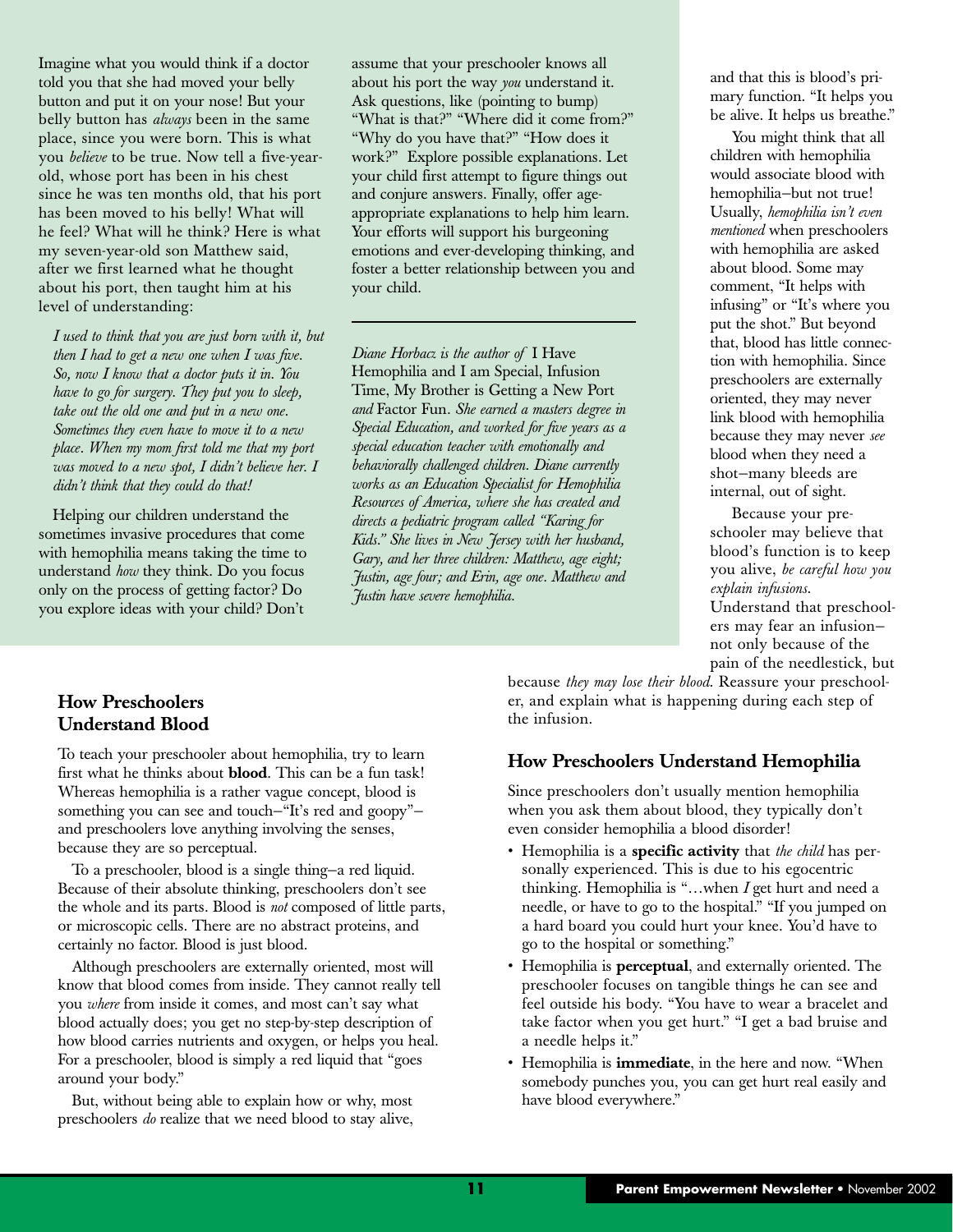Look at the preschool thinking tools: perceptual, external and egocentric. Bruise, bracelet, and "when you get hurt." Hemophilia is something that you can see or feel, or that happens to you *when* you fall down or get hurt*—at that particular moment*. It's not necessarily something "in" your body that's always present.

When you talk to your preschooler, ask him questions first: "What is hemophilia?" "What happens?" "Then what?" Listen carefully. Does he use external symptoms to explain what hemophilia is? Is it an external, one-time has to do something or go somewhere? Don't contradict him, or use words he's not ready for,

like "blood disorder." Appreciate that he's using the best tools he has for the job. Ask questions, listen, and then praise him! Encourage him to open up, and you'll give him the confidence needed to explore his thoughts.

#### **How Preschoolers Understand Genetics**

If you think genetics is a tough subject to understand, imagine what it's like for a magical-thinking preschooler! Since preschoolers generally think in the here and now, discussing deceased ancestors and step-by-step links in genetic transmission will *not* make much sense.

A preschooler may still try to explain where he got hemophilia, or ask why he has to go to the hospital and have shots when his friends don't. Yet when you ask him where hemophilia comes from, he most likely will summarize it by saying, "You're just born with it."

This answer reflects immediate thinking (here and now), egocentricity and magical thinking: before *he* was born, hemophilia did not

exist in your family or in anyone else. To him, there is no link between the fact that he was born (Event A) and the fact that he has hemophilia (Event C). (Okay parents, what's the missing Event B?)

Let's take it a step further. Most preschoolers *don't even mention their parents*, especially their mothers, as the source of hemophilia! Why? Magical thinking, with little cause and effect. A child has hemophilia, and he was born. Therefore, he was born with it. There is no past, and no transmission

situation (like a fall) that happens to him? Is it "when" he<br>has to do something or go somewhere? Don't contradict<br>him, or use words he's not ready for,<br>like "blood disorder."<br>Appreciate that he's<br>Ask questions,<br>he has for *Tips for Teaching Your Preschooler about Hemophilia* **Preschooler about Freschoolers** don't often associate blood or bleeding with hemophilia. Preschoolers don't often associate<br>heart keeps you moving, and<br>preschoolers believe that the heart keeps you moving, and<br>Preschoolers believe that the heart keeps you moving concrete<br>preschoolers believe. Preschoolers<br>blood keeps you alive.<br>blood keeps you alive. hemophilians believe that the<br>Preschoolers you alive.<br>blood keeps you alive.<br>Preschoolers think that hemophilia is something and the present-<br>Preschoolers think that happens in the presentand specific that happens in the present—a shot, a trip to the hospital, a bruise, when you get hurt. Preschoolers that happens and specific that happens are the assemething<br>the hospital, a bruise, when you get the something<br>the hospital, and the think that hemophilia is something<br>Preschoolers often think that hemophilia b with no past, and no transmission. "You're just born with it." Freschoolers often thum<br>with no past, and no transmission. To describing<br>with no past, and no transmission. The ding by describing<br>Preschoolers typically explain by what has happened to<br>Preschoolers typically explain by wh what they see and feel, and by what has happened to what  $\frac{u}{v}$  them personally. Preschoolers  $\frac{1}{2}$  and feel, and  $\frac{1}{2}$ <br>what they see and feel, and  $\frac{1}{2}$ <br>them personally.<br>To a preschooler, factor is a bottle of medicine that helps<br>To a preschooler, factor is a head factor deficiency type,  $\frac{10 \text{ a } \text{p}^2}{\text{when } \text{he}}$  is hurting. them r<br>To a preschooler, tactor<br>when he is hurting.<br>Preschoolers do not understand factor deficiency type,<br>Preschoolers do not understand factor deficiency type. although they may be able to recite their type. when the when the when the preschoolers do not under the concrete them of the preschooler typically cannot explain severity levels,<br>although they may be able to recite them of levels,<br>although personal experience using con unless it is through personal experience using concrete, mless it is examples.<br>perceptual examples. A preschooler the subject of a cure carefully—with lots of questions,<br>perceptual examples.<br>Perceptual the subject of a cure carefully—with lots of questions,<br>examples the subject of a cure carefully—with happen. curiosity, and concrete ideas about how it might happen.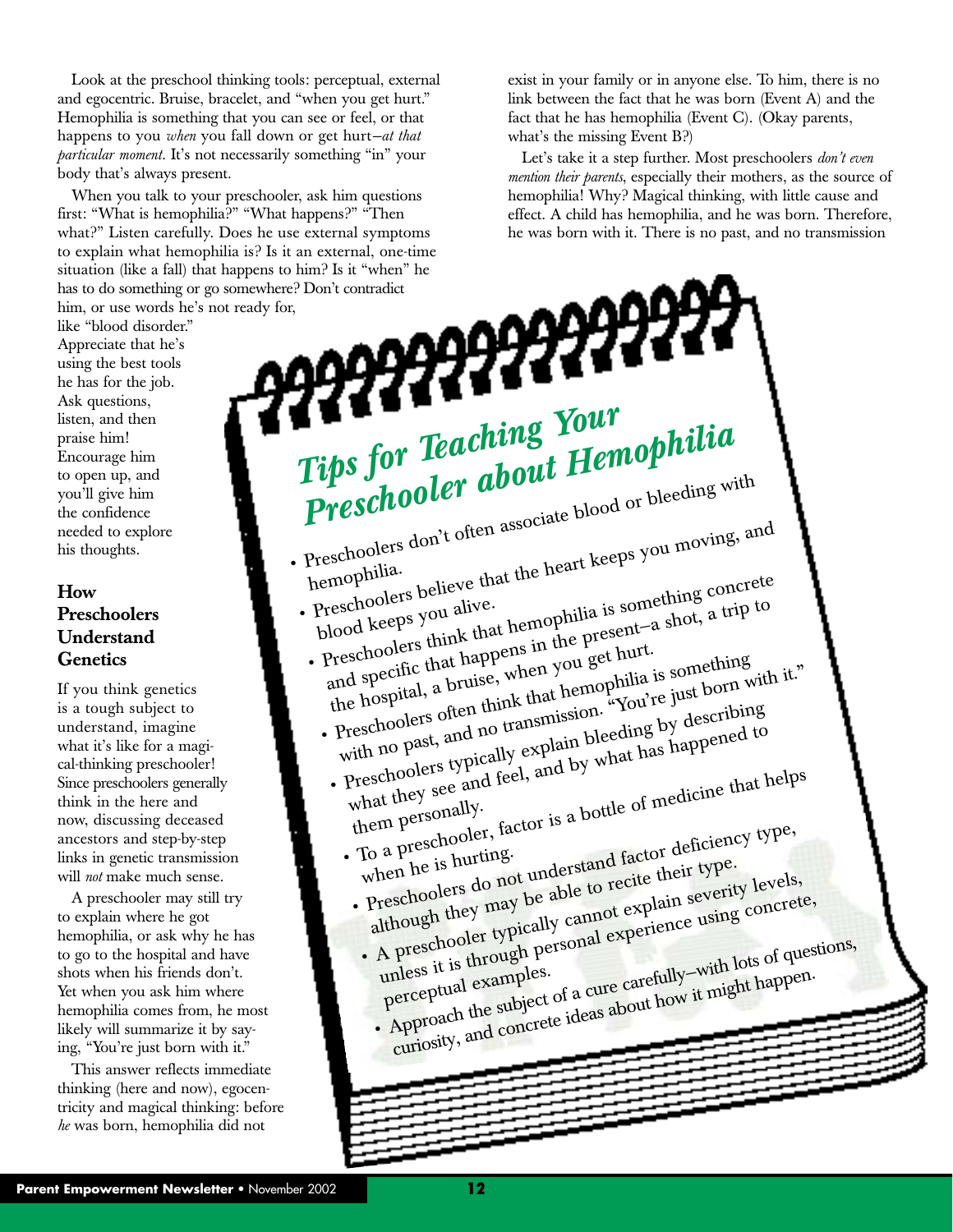agent. There is one exception: some children raised in actively religious households may say "God" when asked where hemophilia came from. This may be seen as Event B, the missing link. But keep asking. The key question is *how*. "How did God give you that hemophilia?" Your child might be stumped, reverting to, "I was just born with it."

So, when you ask your child where his hemophilia came from, relax! It's okay if your child offers this simple explanation. It's an answer that makes sense to him, and will keep him satisfied. And if he asks *you* where his hemophilia came from, don't feel obliged to spew out a confession of your defective genes, or exercise your overactive guilt: "Why us?" or "It wasn't supposed to happen this way!" Believe me, your preschooler does not want to hear this, mostly because these comments simply don't make sense to him. Instead, keep the doors of communication open by saying, "Well, what do you think?" or "I don't know. I guess you were just born with it."<sup>1</sup>

#### **How Preschoolers Understand Bleeds**

How do preschoolers explain bleeds? Bleeding is a step-by-step process, something that they are not yet equipped to handle. So to explain bleeds, they consistently rely on perceptual, absolute thinking, and immediate thinking tools.

Based on what he sees, the preschooler typically answers that when people get cut, "they bleed." The injured person gets better if he "puts a Band-Aid® on it" or "goes to the hospital." What's missing? Information about what happens *inside* the body, since preschoolers are so externally focused. Your preschooler cannot explain *how* the body reacts after a cut, and during a bleed, in a step-bystep fashion. And forget the time involved in healing—none of the preschoolers I have ever met has mentioned any length of time involved in healing. $2$ 

Now, what happens when *he*—the child with hemophilia gets a cut? Pretty much the same response (perceptual, external), but with the added tools of egocentric and absolute thinking. First, either you have hemophilia, or you don't; it's black and white to him. And if you have hemophilia, and you get cut, you "get factor" or "go to the hospital." Some preschoolers will tell you that if you *don't* have hemophilia, you *don't* bleed when you get cut! This is absolutism and egocentrism combined, as the child explains the world from his own viewpoint.

### Preschool Logic: I Think, Therefore...

Cody takes factor on demand. One week he had three ankle bleeds in eight days.All three bleeds happened after he had done something fun. He became apprehensive and wouldn't let his mother out of his sight for three weeks, for fear he would have a bleed again if he was having fun. He just stayed where his mother was doing housework, and did nothing. For Cody,"I had fun, therefore, I bleed." In time, his mother was able to understand how he was thinking, and helped him see that it was Event B—the specific activity—and not the fun that had caused his bleeds! Cody's preschooler thinking directly affected his emotional well-being. Becoming informed about how Cody processes information helped his mother encourage him to handle his hemophilia and make better decisions.

Most preschoolers realize that they may need factor when they get cut, *but they can't explain why*. Why not? Magical thinking! They lack the ability to explain hemophilia in a step-by-step manner. "I get cut (Event A), I need factor (Event C)." But where's Event B? When asked why he would need factor while other boys wouldn't, your preschooler may respond, "Because *they* don't have hemophilia" (perhaps with some preschooler eye-rolling!).

When asked about internal bleeding, like joint bleeds, a preschooler will again resort to external, perceptual cues. He will describe the external symptoms of a bleed: "I bleed. It swells up. It hurts. You put a Band-Aid on it and you get an infusion. Maybe you can't walk or run."

Before you explain bleeds to your preschooler, think about how *he* processes incoming information. Ask him questions first: "What happens when you get a cut?" "Then what?" If he shows that he is curious and ready, provide some information. Or continue with your questions: "Well, why do *you* think it bleeds?" "How does it get better?" To uncover answers, the key word is *how*. "*How* does the Band-Aid make it get better, I wonder?" To help children feel empowered, I often pretend that I am pretty ignorant, and am sincerely trying to figure this out. (Of course, my teenager doesn't believe any more that I am pretending.) Children always seem more eager to explore answers when an adult is floundering, too!

<sup>&</sup>lt;sup>1</sup> With preschoolers, avoid using words like "genes" or "chromosomes." These are too abstract, and involve too many step-by-step concepts.

<sup>2</sup> Be careful to *not* ask "loaded" questions, which imply an answer. Consider these two questions: "How long does your cut take to get better?" and "What happens after you put on a Band-Aid?" The first introduces the child to the concept that time is involved, and pre-empts his original thinking. The second encourages the child to express his own thinking—to figure out the problem on his own.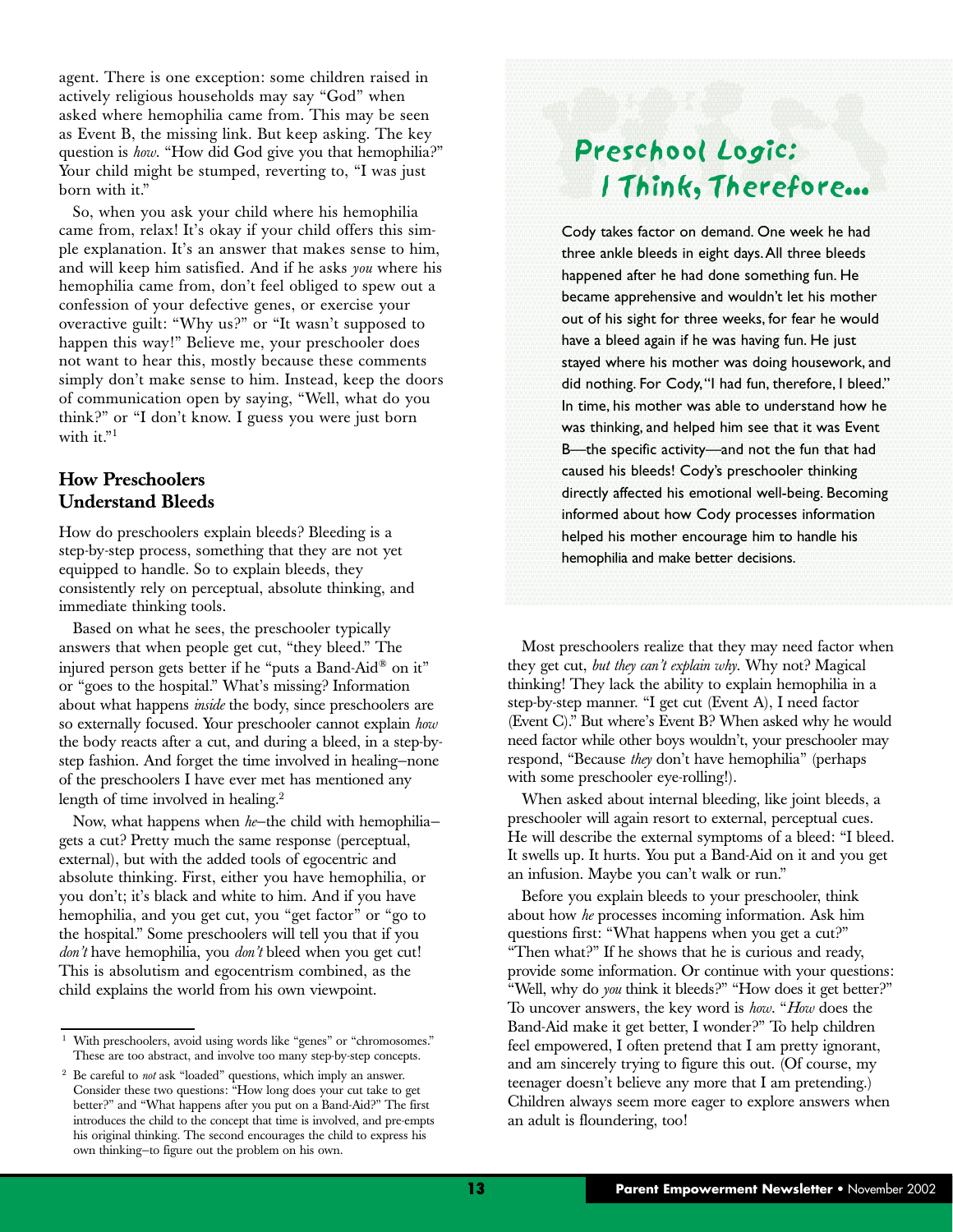

Hands-on play is essential for children's cognitive development and understanding of hemophilia.

#### **How Preschoolers Understand Factor**

This might be the easiest concept for a preschooler with hemophilia to handle. What is factor? It's his bottle of medicine. He can see it, and all his explanations are perceptual: "It looks white, like water." "It's white powder." "It's stuff you get when you're hurting."

Factor is *not* protein that replaces the missing protein in his blood—he doesn't even know he lacks protein in his blood. Some children define factor according to what it does: "It helps my knee stop aching" or "makes my foot get better." A preschooler doesn't say he needs factor "to *stop* a bleed." Rather, he needs factor because he *has* a bleed. This is a big difference! It's magical thinking. The child observes event A (I got a bleed), then event B (I get factor), and reasons that, "I get factor *when* I get a bleed." But he sees no causal link (the factor stops the bleed).

#### **How Preschoolers Understand How Factor Works**

To describe logically how anything works, children must have the ability to explain a process in a step-bystep fashion. This is a skill beyond the reach of most preschoolers. So they often resort to magical thinking to explain a concept.

Preschoolers *see* factor being infused, and, being perceptually and externally focused, they often rely on this as their sole explanation: "It goes in your veins. It goes deep inside you." Or, "It makes you better. You get a shot and you don't bleed no more."

To a preschooler, factor works by "going through your body." While he generally perceives some internal organs (usually only the heart or stomach—can you guess why?), he doesn't understand the system of veins and arteries. Still, he may mention that factor goes into the vein or blood—that much he can see. After that, factor's role is a mystery!

#### **How Preschoolers Understand Factor Deficiency Type**

Preschoolers generally have no comprehension of factor deficiency type. Because preschoolers can label things, or mimic what they are told, it's no surprise that when asked, "Do you know what type of hemophilia you have?" some say, "Factor eight." But continue: ask your preschooler what *that* means. No preschool child can define "factor eight," except with the perceptual, "It's the medicine I get."

Replying "factor eight" is reciting words without real comprehension. But we're not looking for "right" answers from our children; we are seeking to learn *how* they process their world. It's really less important for a child to memorize what factor deficiency type he has than it is for him simply to understand, "Hemophilia means I have to get shots."



#### Preschooler Thinking Tools

Preschoolers exhibit **five** thinking traits that help them understand their world.

**1. Magical** When explaining why things happen (causality), preschoolers skip a step in logical thinking. They often explains things chronologically: Event A (counting to three) and Event C (traffic light changing) means that A *caused* C. "My counting caused the traffic light to change!" What's missing is Event B—the thing that actually, logically causes Event C.

2. Perceptual Thinking is completely dominated by what a preschooler sees, hears, feels or smells. Because thinking is perceptual, it is almost always externally oriented—outside his body.

3. Egocentric A preschooler is incapable of seeing the world from another person's point of view.

 $4.$  **IMMediate** Preschoolers exist in the here and now, with little understanding of the past or future. They have difficulty understanding the concept of measuring time.

5. Absolute Preschoolers think in polarized extremes: all or nothing, good or bad, sick or healthy. They see no in-betweens, no gray areas, no overlapping. They have difficulty seeing a relationship between objects, particularly between a whole and its parts.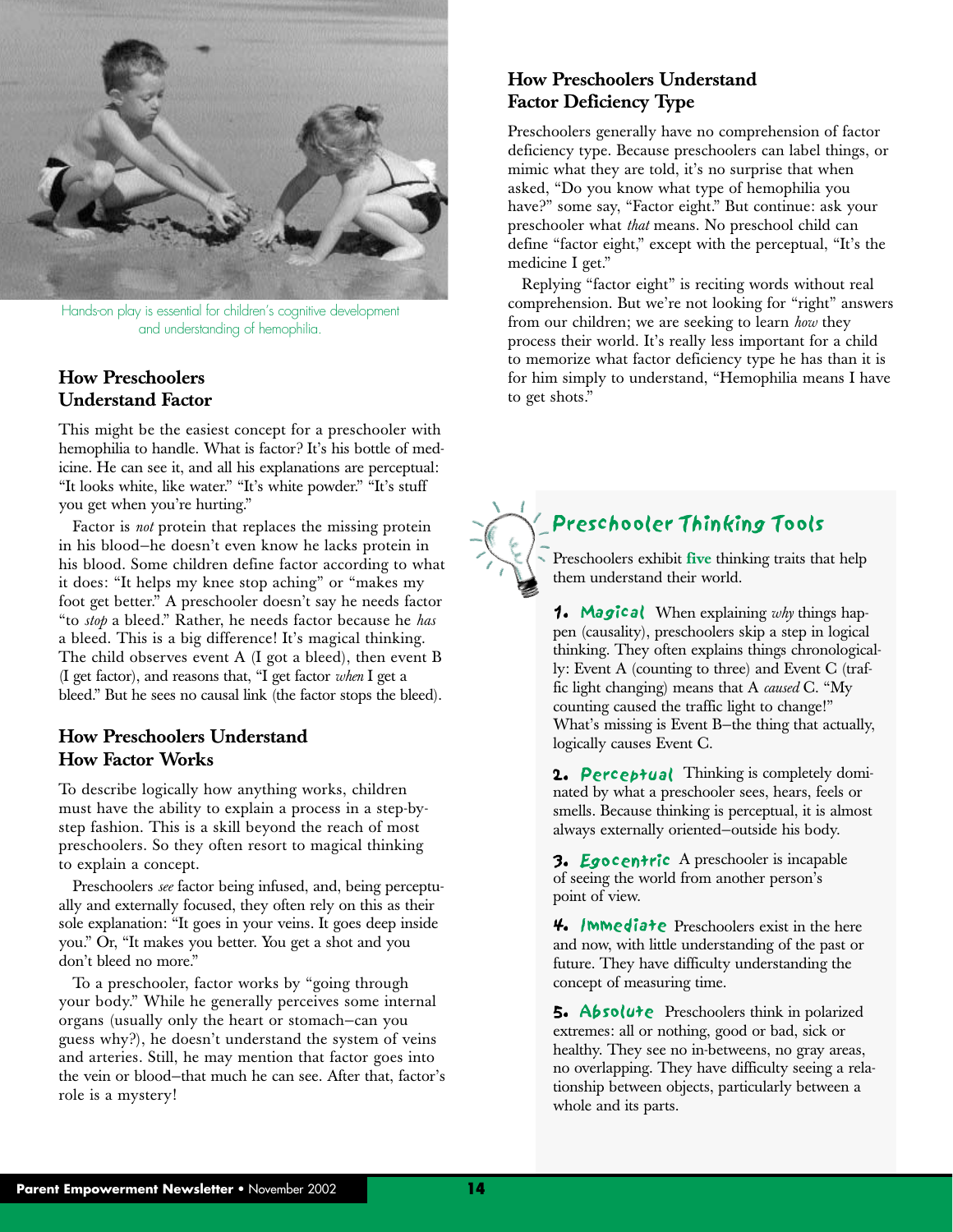The only benefit of memorizing factor deficiency type is that under some unusual circumstance, a child may need to know this information for medical reasons—just as preschoolers should know their phone number or street address. So feel free to tell your preschooler his factor deficiency type, but don't try to explain what that means.

#### **How Preschoolers Understand Severity Levels**

Mild, moderate, severe. Understanding severity levels means being able to see variations, gradations, shades of gray, parts of a whole. Preschoolers are absolute thinkers, usually seeing only "black and white." They don't understand parts and wholes. To a preschooler, either you have hemophilia or you don't. Either you bleed or you don't bleed. There's no middle ground!

How do preschoolers explain why some children with hemophilia bleed more than others, even when both children were doing the *same* activity? Some preschoolers with hemophilia are aware that certain children get factor more often than others. But they explain this using preschool thinking tools, relying on perceptual and concrete thinking: if one child happens to bleed harder than another, then he must have *hit his knee harder*. Or, preschoolers may rely on egocentric thinking and personal experience. For example, a child may know someone personally with hemophilia, like him, whom he observes getting more shots than he gets. "Trevor has the hemophilia that bleeds a lot. I just bleed a little bit."

#### **How Preschoolers Understand Hemophilia as a Lifelong Condition**

You'd think that because preschoolers live in the here and now, they would have no concept of permanence, of hemophilia being with them forever. But here's where experience and teaching play a major role in educating our children and shaping how they think: Do preschoolers think about a cure, about a future without hemophilia? Undeniably, they do.

"Do you think that some day doctors will make hemophilia go away forever?" If you ask this question, many preschoolers will respond, "Yes!" Why? Well, it's not because of magical thinking; nor is it due to advanced understanding of the concept of permanence. It's because of their parents. As a parent, you can have a tremendous impact on your child when you discuss with him his "condition," and the fact that "doctors" are working on a way to make it go away forever.

So don't avoid the subject! Yes, preschoolers have a unique way of viewing the world. Yet you can ask questions, probe your child's thoughts, and get the ball rolling, to provide information in a form he can visualize and comprehend. Use simple, concrete language and perceptual imagery to explore the subject of hemophilia: "Maybe some day when you get hurt, you won't need a shot, because doctors will have some new medicine that makes



Listen to your child when he talks about hemophilia. He'll feel loved and valued, and develop confidence.

hemophilia go away forever." But always remember that you're speaking to a preschooler! *Do not build his hopes too high, too fast*. A child this immediate and perceptual might think that his next visit to the clinic, or his next infusion, will provide that "new" medicine.

More than filling a cognitive need to educate your preschooler, your discussions about hemophilia can also fill a need of the heart. Nothing in the world validates a person, making him feel valued and loved, like *listening*—intensely and openly. When you ask your child about hemophilia, and listen, really listen, you are doing more than educating him and learning about him. You are honoring him by showing him that he is loved *now* by you, for exactly who he is. Spend your infusion time wisely; use it as a time for dialogue, and for building a better relationship. Learn a little and teach a little. And reinforce your message physically, concretely, with lots of hugs and kisses!

*Laureen A. Kelley is the author of several books about hemophilia, including* Raising a Child With Hemophilia. *She is President of LA Kelley Communications, Inc., which is dedicate to improving the lives of hemophilia families worldwide by empowerment through education. Laurie and her husband Kevin, a process scientist for a biotechnology firm, have three children: Tommy, age fifteen, who has moderate factor VIII deficiency, and daughters Tara, twelve, and Mary, eight.*

This article is adapted from the new edition of *How Children Understand Hemophilia*, to be published in early 2003. The book is provided through a generous grant from Aventis Behring. The new edition will include an entire chapter devoted to how children understand prophylaxis. You can place an order for your new copy by visiting **www.kelleycom.com** today!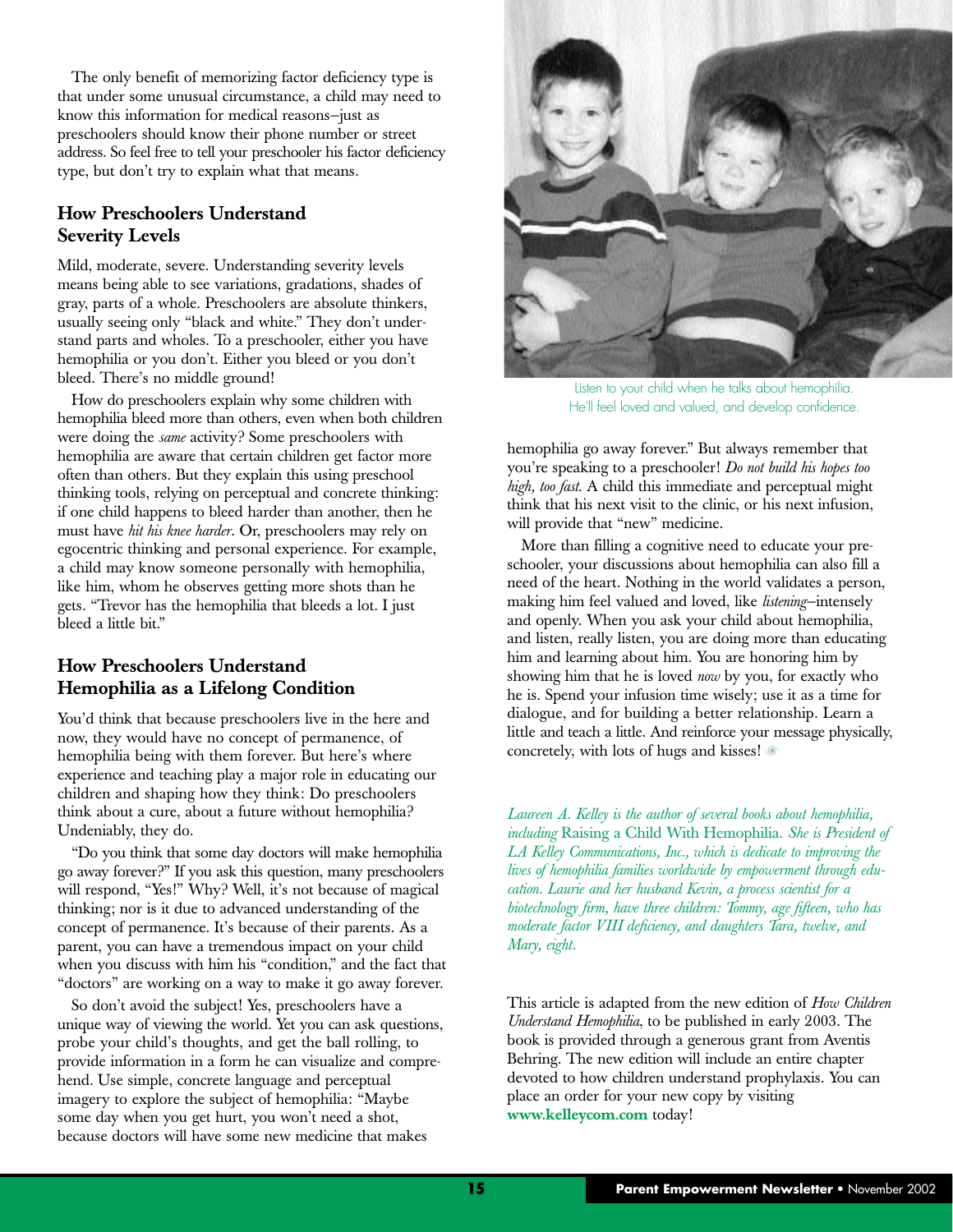Online correspondence reprinted with permission of contributors, through the International Hemophilia Club (IHC) hemophilia mailing list at http://groups.yahoo.com/group/hemophilia, the Bleeding Disorders mailing list at http://groups.yahoo.com/group/Bleeding-Disorders, and the Hemophilia Support mailing list at www.boygenius.com/lists.html.

**In the last issue of** *PEN***, Michelle Longsworth, a carrier of hemophilia, wrote that she needs help encouraging her father to get tested for hemophilia.**

Her father, who lives in Belize, has symptoms of hemophilia. Michelle is concerned that he obtain proper treatment in the event of an emergency. Here are two responses to Michelle's letter.

 $\frac{1}{1}$ **A** I am also a carrier, with mild hemophilia. I have an eight-year-old with severe hemophilia. My father, also severe, died when I was very young. Although I did not grow up around hemophilia, I always knew about it, and knew that I had it. I think you are doing the right thing by only telling your father the positive side of this disorder. However, he should be tested. Since he has been very emotional about your sons and your diagnosis, be gentle. Explain that this is a very manageable disorder, and if he is diagnosed with hemophilia, the treatment will make his life a lot less painful. It will dramatically improve his quality of life. If his factor levels are low, he will be better off knowing, being able to treat, and making informed decisions about that treatment.

#### *Tammy Davenport***, TEXAS**

I am the mother of 10-year-old twins, Evan and Melissa, and my "little bruiser," two and a half-year-old Justin, who has moderate hemophilia A. Let me share my story with you in the hope that it will convince your father to get tested.

Testing saved my father's life. When I was growing up, he had many prolonged bleeding episodes. We were always told he was a "bleeder." He was not diagnosed by a doctor, and we never heard the word "hemophilia." I didn't realize how much I would come to know about this disease, and how it would affect us in the future.

Justin was born in December 1999. After his circumcision, it took two trips to the ER to stop his bleeding. It was terrifying. At that time, his veins were too small to obtain enough blood for testing, so we were told to wait until he was six months old. It was during that waiting period that things started to click. I researched bleeding disorders. Based on the information I obtained, and recollections of my father's bleeding problems, I knew Justin had some kind of bleeding disorder.

When Justin was six months old, he was diagnosed with moderate hemophilia A. Although the signs had pointed toward this diagnosis, it was a shock. My father and I both dealt with our own feelings of guilt and responsibility—mine for not making the connection sooner, and my father's for passing hemophilia to his grandson. It was a very difficult time. My tough, stubborn father cried like a baby. His only soft spot is for his family, especially his grandchildren. They are the only reason he went to a hematologist to get diagnosed. My twins begged him to go, and he listened to them. I had often tried to convince him; but he argued that he had survived this long without seeing a hematologist, so why start now? Grudgingly, he made an appointment, got his blood test, and at 61, was finally diagnosed with moderate hemophilia A.

In November 2001, as we were planning Justin's second birthday party, my father suffered a stroke with significant bleeding in the brain. Had the medical staff *not* known he had hemophilia, he would not have received factor, and would not have survived. Miraculously, he pulled through with only minor memory impairment, which continues to improve. As we plan Justin's third birthday, I watch grandfather and grandson play. They are so alike in so many ways same eye color, hair color, personality… same MedicAlert® bracelet, same bleeding disorder. I thank God for my father's survival, and for my son, who played a part in saving his life. Michelle, share this story with your father. Tell him that you love him, your grandchildren love him, and that you must do everything in your power to keep him safe and healthy. This might mean telling him things he doesn't want to hear.

*Ellen Najimian,* **NEW JERSEY**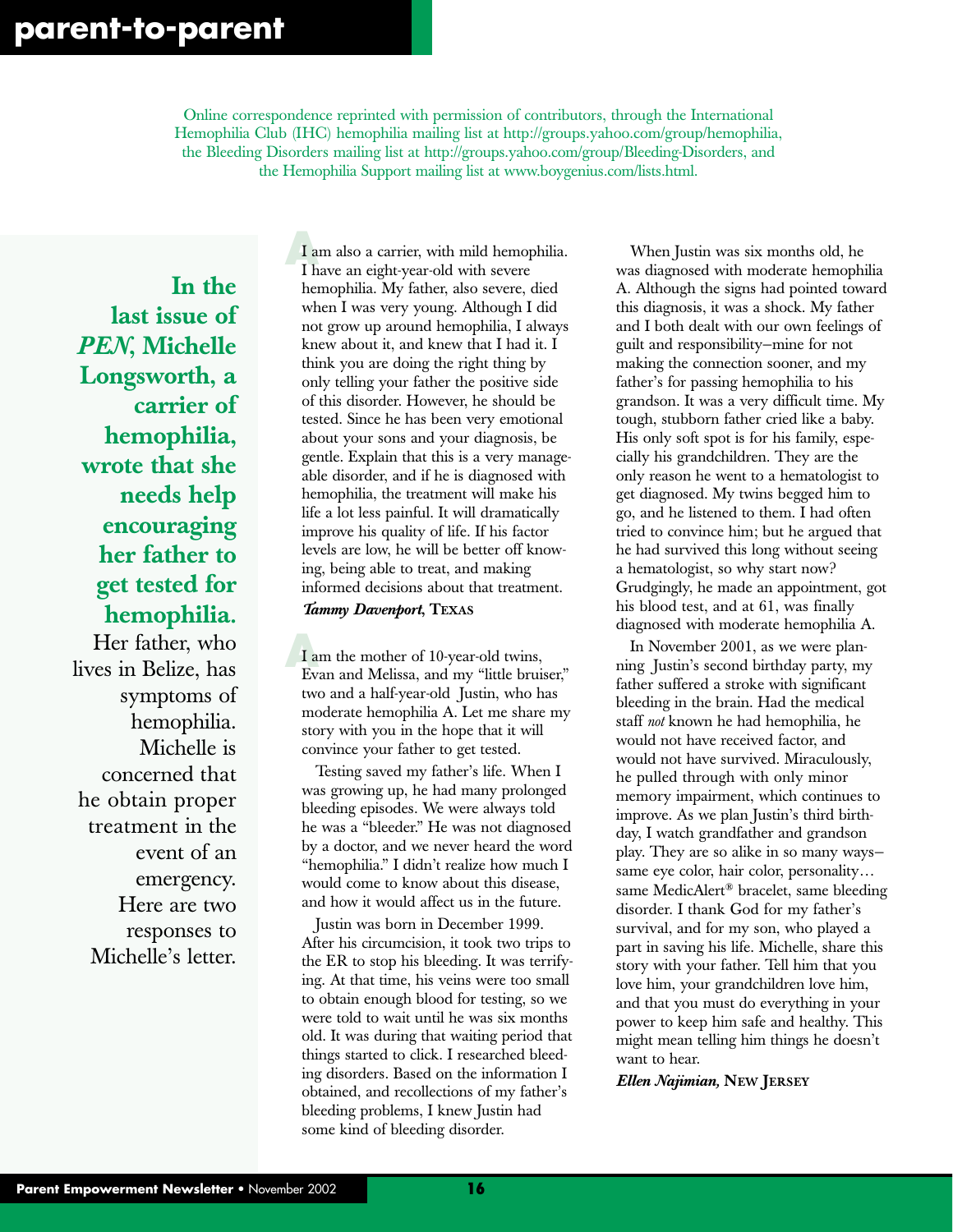**J** ow and where do you store your How and where do you store your supplies? When both of our boys were infused via ports, we made up baggies with everything they'd need for one infusion, and kept them in a chest set aside for our poke supplies. Now that Sam is doing arm pokes, I need storage suggestions. We don't use the baggies now, because we need less stuff per infusion. Yet I find myself having to running back and forth when I forget the tourniquet, gauze or syringe. Do you have a favorite kind of tourniquet?

How do you draw up your syringes for the poke? Our HTC teaches new parents doing peripheral sticks to poke the butterfly in; let the blood return; fill the line; attach the factor syringe (with a little extra air at the top of the syringe); watch for the air bubble to get close to the needle; then withdraw. [See "As I See It," page 3] We're currently loading the needle with saline, switching to the factor syringe once we're in, then flushing with saline at the end. *Jill Lathrop***, WISCONSIN**

We make "kits." I love it, and the girls help me, so it's a family thing. We make "kits." I love it, and the We keep adding new things—most recently, the BAXJECT®.

As a nurse, I really like the lab trays we use. They're like those little rectangular buckets with a handle that you can buy to store household cleaning supplies. They have separate compartments.

Before we got my son Noah's port, our HTC had us just prime the butterfly tubing with the factor itself. If you could eliminate the need for saline, it seems that you would have even less to pack in your kits. You could still do little kits, but use small sandwich baggies instead of gallon-sized.

#### *Stacey Rainer***, ILLINOIS**

**A** I store my son's infusion supplies (minus the factor and everything that comes with it) in a box. Inside the box is a folder for his log sheets, and the papers that come with factor deliveries. I keep all the syringes in one big baggie in the box, and the butterflies in another big baggie. I also keep Tegaderm™ transparent dressings, EMLA® anesthetic cream, gauze pads and alcohol pads in the box. I have one little baggie, which I make up every day after the infusion so I'm ready for the next infusion. In it I put enough supplies for one infusion: alcohol pads, gauze pads, butterflies, a syringe and Band-Aids. Before each infusion, I take the box to the kitchen countertop. I put the baggie on the table where I mix the factor. I infuse my son while he sits on the couch and watches TV, so I just bring the supplies I need to the couch. I don't use a separate saline syringe, and I keep the syringe attached to the butterfly at all times—this is just easier for me. I don't flush with saline at the end.

#### *Jane H.***, NEW JERSEY**

We have a large toolbox with every-<br>thing I need, even the needle container.<br>It contains enough supplies to do about We have a large toolbox with every-It contains enough supplies to do about ten sticks. In a tray in the upper section, I store the tourniquet, saline, bandage like a tray in the lab. We bring the toolbox on vacation, filled up and much heavier than usual. I can even lock the box to deter nosey toddlers.

We use a plain-looking green tourniquet. It's not very special, but I've seen some designed and decorated for children, which are very cute but difficult to open with one hand. Once on holiday in France, when we couldn't yet do the sticking ourselves, a French nurse helped us; she liked her own tourniquet, a rubber cord that she wrapped around the arm.

At home we stick with a saline-filled needle, and flush afterwards. I prefer this, perhaps because it makes me feel secure. *Femke Meijer,* **NETHERLANDS**

 $\frac{16}{h}$ I bought a toolbox for supplies I use at home. I keep  $\operatorname{Coban}^{\operatorname{TM}}$  (a self-adherent wrap) and IV start stuff, arm boards and 2x2 gauze on the bottom. In the lift-out tray, I keep butterflies and heplock stuff. In the open-up top I keep alcohol, Band-Aids, tape measure, tourniquet and EMLA cream with Tegaderm.

I also have a travel pack from our manufacturer that I keep loaded with one high dose of factor, tourniquet,

two butterflies, one syringe, 2x2 gauze, alcohol, one tube EMLA, two Tegaderm; a copy of Caydin's insurance card, a factor box top that has the order label on it, and the assays in the kit (in case the bottles get lost, I will know the lot numbers infused); a 5 cc sealed syringe, and a dose of Tylenol® for pain. This is all zipped up in a baggie. I take it when I travel more than 20 minutes from home, or anywhere Caydin may get hurt, so we can infuse. The factor dose in the travel pack is always the first dose we use to treat a bleed, even if we're home, because our factor is good only six months when stored at room temperature. Caydin also takes the travel kit with him to his dad's house on weekends.

When I infuse Caydin, I prime the butterfly with factor. I have missed the vein and infiltrated multiple times in the last few years with factor—you notice very quickly if it infiltrates, and you stop pushing. Infiltrating doesn't seem to change the bruise size, and I don't have to change syringes. I used to do the air bubble, but have stopped because Caydin pushes his own factor now, and the amount lost in the tubing isn't worth the independent feeling he gets doing it himself. We've used the BAXJECT once and we both love it because it's now much easier for Caydin to mix and draw his own factor.

#### *Janis Kosak***, TEXAS**

**A**<br>**A**<br>**A**<br>**A** I keep my supplies in a locked cupboard, and take out what I need at the time. You could post a list of what is needed inside the door. I keep a baggie full of supplies, plus a little extra, inside our small travel factor bag—it goes everywhere with us when we leave the house. In our large travel bag, I keep enough supplies for four or five infusions, and two plastic pencil boxes—a green box for anything I don't want to get wet or that might be damaged (like Betadine® swabs, which occasionally leak); a red box for used needles, so I don't have to carry a sharps container. I transfer them when I get home.

*Mindy Gerdes***, MICHIGAN**

The information provided in Parent-to-Parent should **not** be construed as medical advice. It is advice from one parent to *another. Please consult your HTC for information on any medically related questions*.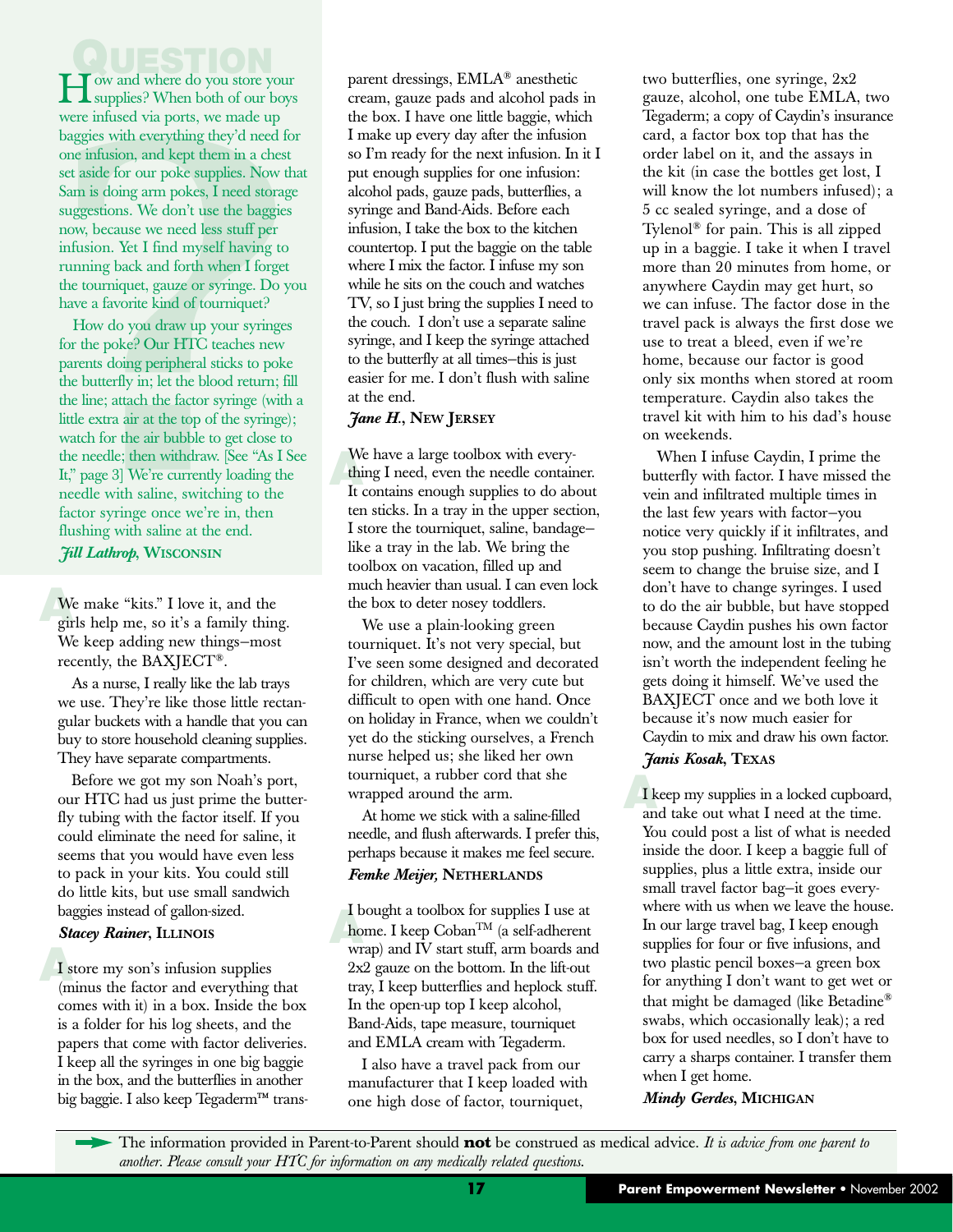### **mailbox**

# Hemophilia Families

#### From *Dawn Bonney*

MAINE

"As the mother of a 17-year-old-son with hemophilia B, I have been tracing hemophilia in my genealogy. I read an article online by Dr. Thomas Roderick, a geneticist from Maine. Dr. Roderick stated that he was part of a study linking 80% of the hemophilia B in Maine to one family living in Cherryfield, Maine, in the early 1800s.

"*PEN* has the good fortune to be in touch with many families with hemophilia B. Is there a way that *PEN* could help me inform Maine families with hemophilia B that I'm looking for contacts? We might help them find their founding family with hemophilia.

"I've learned that the hemophilia came originally from three daughters of Hannah Plummer and Theodore Leighton. If anyone is interested in this subject, please contact me at sunrise@megalink.net."

### **Wanted!** Tracing PEN PAL

From *David Mordigal* **CONNECTICUT** 

"I am eight years old and have severe hemophilia A. I get factor three times a week through my port. My infusions have kept me from getting bleeds for a long time. I live with my mom, dad and fiveyear-old brother, Jared. Jared doesn't have hemophilia, but he likes to watch me get my infusions. I have two guinea pigs named Clover and Buttons, who don't do much, but are fun and easy to care for. I am in the third grade. I am in 'Bear' rank in cub scouts, and have a great time in scouting with my friends and all the great activities!

"My favorite sport is swimming, and I especially like to wear goggles underwater. I also enjoy using the computer, Nintendo, reading, and



David and Clover

writing stories and letters. I am very interested in mechanical things like elevators and traffic lights, and I hope to take piano lessons. My favorite books are the *Harry Potter* series, *The Boxcar Children*, the *A to Z* series, and any mystery. I have lost nine teeth, and two more are loose. My mom almost had to give me Amicar® for my teeth, but my infusion took care of the bleeding. I am very good at replying to letters, so I can't wait to get a pen pal!"



### **At the Movies:** *The Doe Boy* by Richard Atwood

This fall, the film *The Doe Boy* was released on DVD. Written and directed by Randy Redroad, and based on an autobiographical incident, this coming-of-age drama is set in Oklahoma in 1984. Hunter Kirk (played by James Duval) is half Cherokee and has hemophilia. His father is frustrated by the financial burdens, and the hunting limitations, imposed by hemophilia. Hunter's Native American mother, who is a nurse, is both caring and overprotective. Hemophilia is considered a "white man's disease," making Hunter an outsider

in a culture obsessed with blood identity. As an 18-year-old, Hunter must find his own freedom separate from his parents, while discovering love and friendship.

The cast includes Kevin Anderson, Jeri Arredondo, Andrew J. Ferchland and Gordon Tootoosis. Filmed on location in Tahlequah, Oklahoma, *The Doe Boy* won Best Actor, Best Actress, Best Director, Best Film and Best Supporting Actress at the 2001 American Indian Film Festival. *The Doe Boy*, 2001. Wellspring Media, 87 minutes.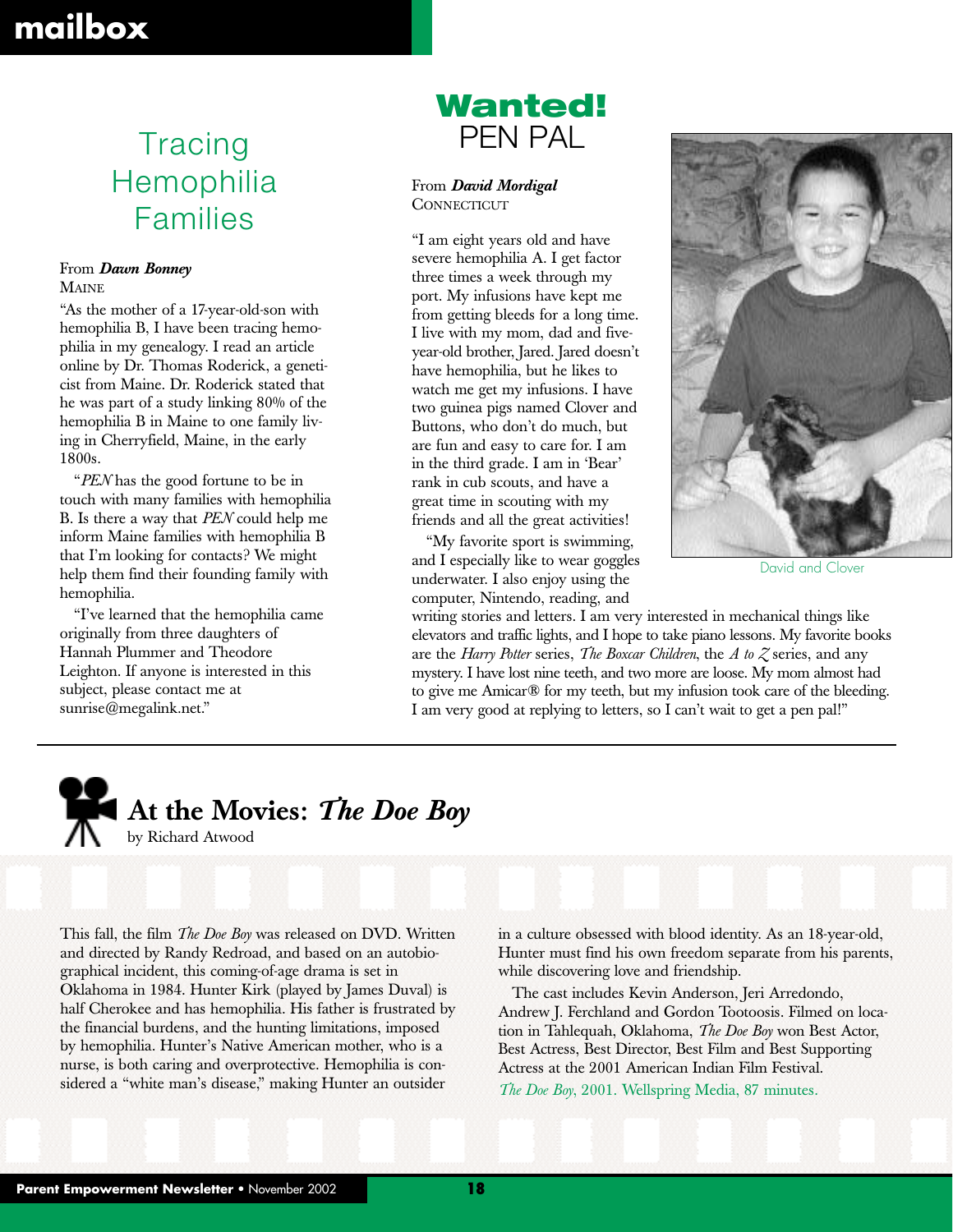# **Important Scholarship News! PEN gratefully**

#### **Applications for The Eric Dostie Memorial Scholarship are now available.**

Eight \$1,000 scholarships will be awarded to students with hemophilia or a related bleeding disorder, or to their family members. Application deadline is March 1, 2003. The Eric Dostie Memorial Scholarship is made possible through the generous funding of Mr. Patrick M. Schmidt, CEO of FFF Enterprises, and founder of NuFactor, a homecare company and cosponsor of *PEN*. Please visit **www.kelleycom.com** for more information.



Eric Dostie March 28, 1989 - August 27, 1994

# **acknowledges our corporate sponsors**



### Baxter



#### 800-423-2862 www.hemophiliagalaxy.com Baxter's website for hemophilia families



**Biological Products** 800-288-8370 www.bayer.com

# HEMOPI

800-800-6606 www.HemophiliaHealth.com info@hemophiliahealth.com



800-323-6832 www.nufactor.com



800-934-5556 product inquiries: 888-999-2349 www.wyeth.com

### **Corrections**

In the August 2002 issue of *PEN*, we failed to acknowledge Aventis Behring as corporate sponsor of the book *A Guide to Living with Von Willebrand Disease*. *PEN* regrets this unintentional omission. Aventis Behring continues to provide groundbreaking resources for patient education in the bleeding disorders community through its many publications and services, which can be reviewed at www.allaboutbleeding.com.

We also regret our failure to indicate that The Eric Dostie Memorial Scholarship is made possible through the generous personal funding of Mr. Patrick M. Schmidt of Fallbrook, California. Mr. Schmidt is CEO of FFF Enterprises, and founder of NuFactor, a homecare company and cosponsor of *PEN*.

The "Hemophilia Statistics and *PEN* Readership" table (page 15, *PEN*, August 2002) overestimated the number of people with hemophilia A and B by a factor of more than two. This error occurred

because the prevalence was estimated based on the total population, when it should have been applied to the *male* population only (which, for most states, is very close to half the population). This error also caused the *PEN* readership percentage to be underreported—it is more than twice the percentage listed in the table.

Mike Soucie, Ph.D., of the CDC, reports that the combined prevalence of both hemophilia A and B is about 13.4 cases per 100,000 males, or about 1 per 7,500 males. (The incidence of hemophilia A alone is approximately 1 in 5,000 males; for hemophilia B it is 1 in 40,000 males.) Based on data from the CDC's Hemophilia Surveillance System (HSS), the CDC estimates that there are 400 infants born each year with hemophilia, an estimated 200 deaths per year, and a current estimated hemophilia population of about 18,500 in the U.S.

Visit the LA Kelley Communications, Inc. website (www.kelleycom.com) to view a corrected hemophilia statistics table.